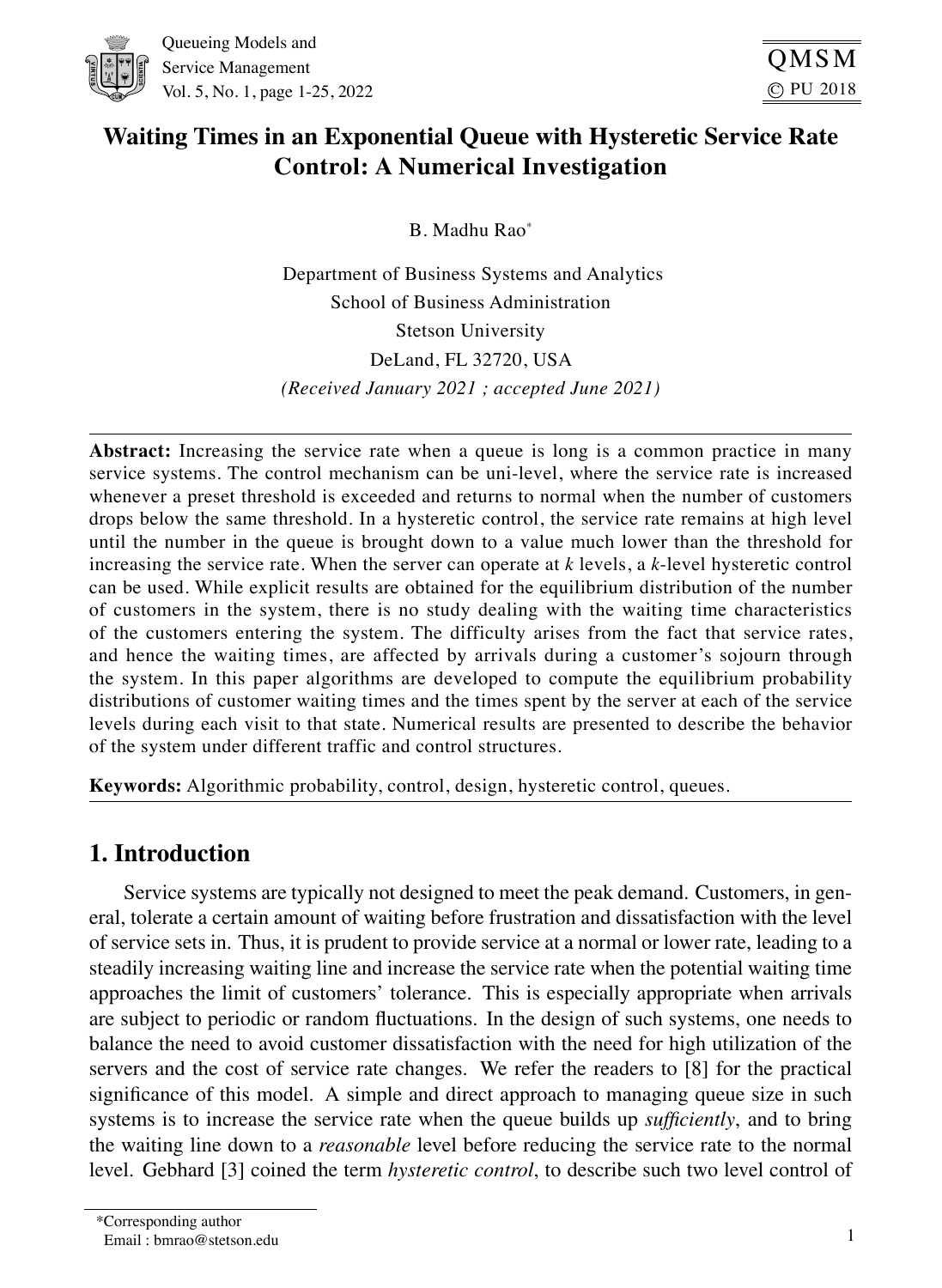service rates. Increasing the service rate for a short time typically requires the use of more expensive resources (e.g., a manager works as a checkout clerk, use of expensive gasoline power generators to meet the peak demand to supplement the base capacity provided by the larger and less expensive coal or nuclear generators) and should be used sparingly.

Early analysis of exponential queues with hysteretic control considered the equilibrium behavior of the number in the system [3, 5, 11]. Tijms [10] Federgruen and Tijms [2] among others  $[1]$  studied the determination of the optimal values of  $u$  (upper control limit) and l (lower control limit) by considering the cost of waiting customers and the costs of operating the server at the two service rates. Neuts and Rao [6] considered a system with phase type service time and finite waiting space. They introduced the cost of lost customers to the analysis and developed algorithmic methodology to study the effect of service time distribution.

For the basic exponential queuing system with two level hysteretic control, results for the number in system are obtained in closed form [3] but no analysis of the behavior of the system under various parameter values has been carried out. More importantly, the waiting time of customers has not been studied, mainly because the service rate can change several times during a customer's sojourn through the system [5]. Similarly, analysis of the time spent by the server at each service rate under equilibrium conditions has also not been studied. These characteristics provide valuable insight into the system behavior useful to the decision makers. This paper proposes an algorithmic methodology to compute these important system characteristics and present a detailed description of the system behavior under various parameter values. The subscripts n and h are used throughout the paper to identify parameters and system characteristics when the system is operating at the *normal* and *higher* service rates respectively. Properties of phase type distributions and related computational considerations for use in this paper are presented in the Appendix for readers' ready reference.

### 2. Mathematical Model

The arrival process of customers is characterized by a Poisson stream of rate  $\lambda$ . Service times are exponentially distributed with either the *normal* rate  $(\mu_n)$  or the *higher* rate  $(\mu_h)$ . Service rate is increased from  $\mu_n$  to  $\mu_h$  when the number of customers exceeds the upper threshold (u), and returns to  $\mu_n$  when the number drops below the lower threshold l, (1  $\leq$  $l < u$ ).

System state is described by the two tuple  $(i, k)$ , where i denotes the number of customers waiting for or receiving service, and  $k$  denotes the state of the server, taking values 0 or 1 depending on whether the server is operating at the normal or higher service rate. For this system, the service rate will always be at the *normal* level (i.e.,  $k = 0$ ) when i is below l, and will always be at the *higher* rate (i.e.,  $k = 1$ ) when i is above u. When i is between l and  $u$  ( $l \le i \le u$ ), there will be two states for each value of i, corresponding to the two service rates (i.e., one each for  $k = 0$  and  $k = 1$ ).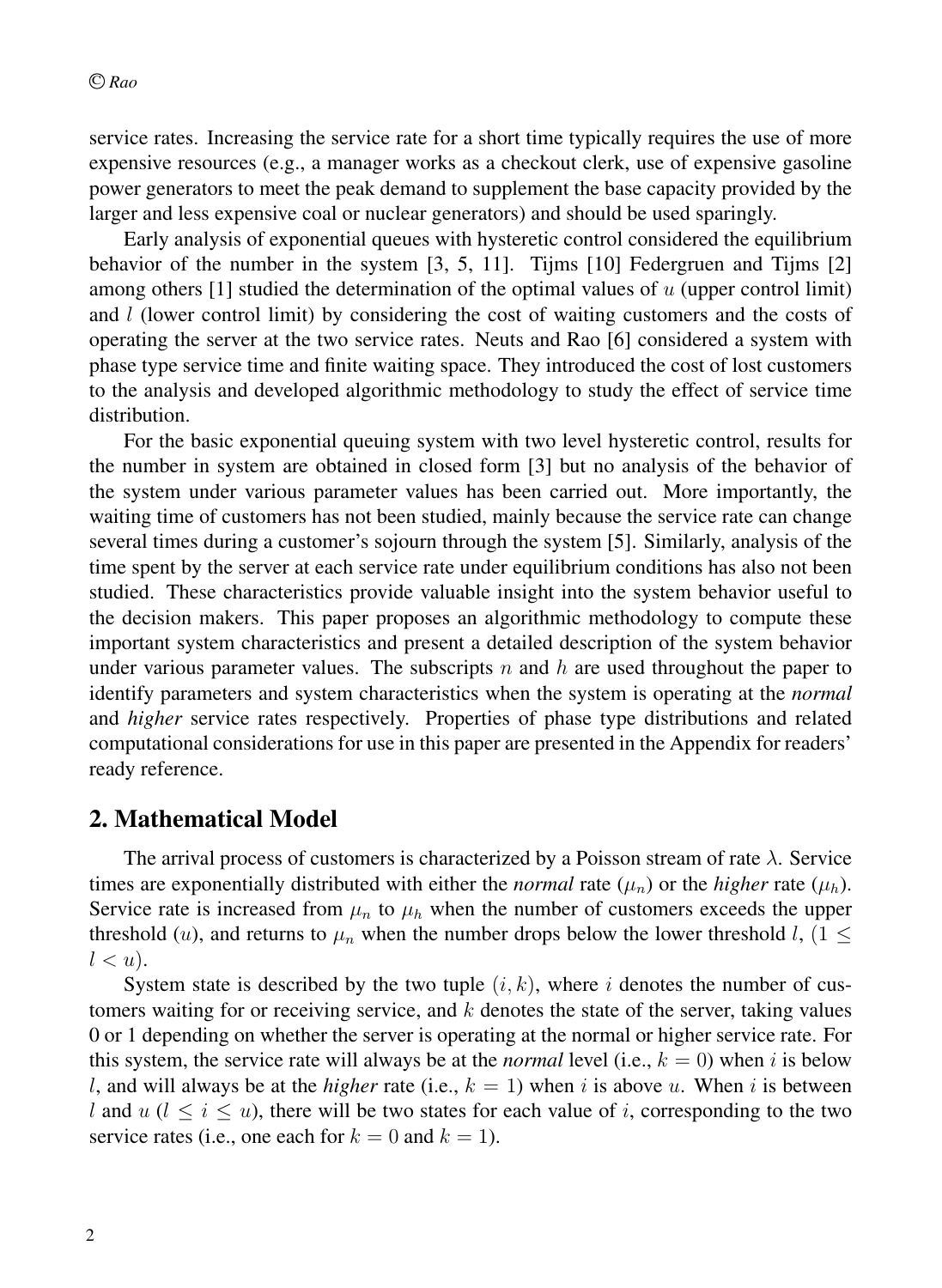Arranging the states in lexicographic order, in increasing order of k and i, in that order, the system dynamics can be described by a continuous parameter Markov chain with infinitesimal generator Q as shown in Figure 1, where,  $\theta_n = -\lambda - \mu_n$  and  $\theta_h = -\lambda - \mu_h$ . In the infinitesimal generator below, states corresponding to normal service rate are denoted in *italics* and states corresponding to higher service rate are denoted in bold.

|       |                                                           | $\theta$                                                                        |  |         |            |                       |            |                    |            |                      |                      |                    | $1 \t2 \t-l-1 \t l \t l+1 \t u \t l +1 \t u \t u+1 u+2 \t $ |            |           |  |
|-------|-----------------------------------------------------------|---------------------------------------------------------------------------------|--|---------|------------|-----------------------|------------|--------------------|------------|----------------------|----------------------|--------------------|-------------------------------------------------------------|------------|-----------|--|
|       | $\theta$                                                  | $-\lambda$ $\lambda$                                                            |  |         |            |                       |            |                    |            |                      |                      |                    |                                                             |            |           |  |
|       | $\it 1$                                                   |                                                                                 |  |         |            |                       |            |                    |            |                      |                      |                    |                                                             |            |           |  |
|       | $\mathcal{Q}% _{M_{1},M_{2}}^{\alpha,\beta}(\varepsilon)$ | $\begin{array}{ccc}\mu_n&\theta_n&\lambda\\ &\mu_n&\theta_n&\lambda\end{array}$ |  |         |            |                       |            |                    |            |                      |                      |                    |                                                             |            |           |  |
|       | $\ddots$                                                  |                                                                                 |  |         |            |                       |            |                    |            |                      |                      |                    |                                                             |            |           |  |
|       | $l-1$                                                     |                                                                                 |  | $\mu_n$ | $\theta_n$ | $\lambda$             |            |                    |            |                      |                      |                    |                                                             |            |           |  |
|       | l                                                         |                                                                                 |  |         |            | $\overline{\theta_n}$ | $\lambda$  |                    |            |                      |                      |                    |                                                             |            |           |  |
|       | $l\!+\!1$                                                 |                                                                                 |  |         |            | $\mu_n$               | $\theta_n$ | $\lambda$          |            |                      |                      |                    |                                                             |            |           |  |
| $\,Q$ | $\cdots$                                                  |                                                                                 |  |         |            |                       |            |                    |            |                      |                      |                    |                                                             |            |           |  |
|       | $\boldsymbol{u}$                                          |                                                                                 |  |         |            |                       |            | $\mu_n$ $\theta_n$ |            |                      |                      |                    | $\lambda$                                                   |            |           |  |
|       | $\mathbf{1}$                                              |                                                                                 |  |         | $\mu_h$    |                       |            |                    | $\theta_h$ | $\lambda$            |                      |                    |                                                             |            |           |  |
|       | $l+1$                                                     |                                                                                 |  |         |            |                       |            |                    | $\mu_h$    | $\theta_h$           | $\lambda$            |                    |                                                             |            |           |  |
|       | $\ldots$                                                  |                                                                                 |  |         |            |                       |            |                    |            | $\ddot{\phantom{0}}$ | $\ddot{\phantom{1}}$ |                    |                                                             |            |           |  |
|       | $\mathbf u$                                               |                                                                                 |  |         |            |                       |            |                    |            |                      |                      | $\mu_h$ $\theta_h$ | $\lambda$                                                   |            |           |  |
|       | $u+1$                                                     |                                                                                 |  |         |            |                       |            |                    |            |                      |                      | $\mu_h$            | $\theta_h$                                                  | $\lambda$  |           |  |
|       | $u+2$                                                     |                                                                                 |  |         |            |                       |            |                    |            |                      |                      |                    | $\mu_h$                                                     | $\theta_h$ | $\lambda$ |  |
|       | $\bullet$                                                 |                                                                                 |  |         |            |                       |            |                    |            |                      |                      |                    |                                                             |            |           |  |
|       |                                                           |                                                                                 |  |         |            |                       |            |                    |            |                      |                      |                    |                                                             |            |           |  |

Figure 1. Infinitesimal Generator.

Let the row vector  $z = [x, y]$  denote the equilibrium probability vector of the generator Q shown in Figure 1, where,  $\mathbf{x} = [x_0, x_1, x_2, \cdots x_{u-1}, x_u]$  and  $\mathbf{y} = [y_l, y_{l+1}, y_{l+2}, \cdots]$ represent equilibrium probabilities of being in the states where the server is operating at the normal and higher service rates respectively. x is of dimension  $u + 1$ , and the dimension of y is infinite. The following results are due to Gebhardt [3], adapted to the notation in this paper.

$$
x_0 = \left[\frac{1}{1-\rho_n} - \frac{(u-l+2)\,\rho_n^u\,(\rho_n-\rho_h)}{(1-\rho_n^{u-l+2})\,(1-\rho_h)}\right]^{-1},
$$
  
\n
$$
x_r = x_0\,\rho_n^r, \text{ for } r = 1, 2, \cdots l-1,
$$
  
\n
$$
x_r = x_0 \left(\frac{\rho_n^r - \rho_n^{u+1}}{1-\rho_n^{u-l+2}}\right), \text{ for } r = l, l+1, l+2, \cdots u,
$$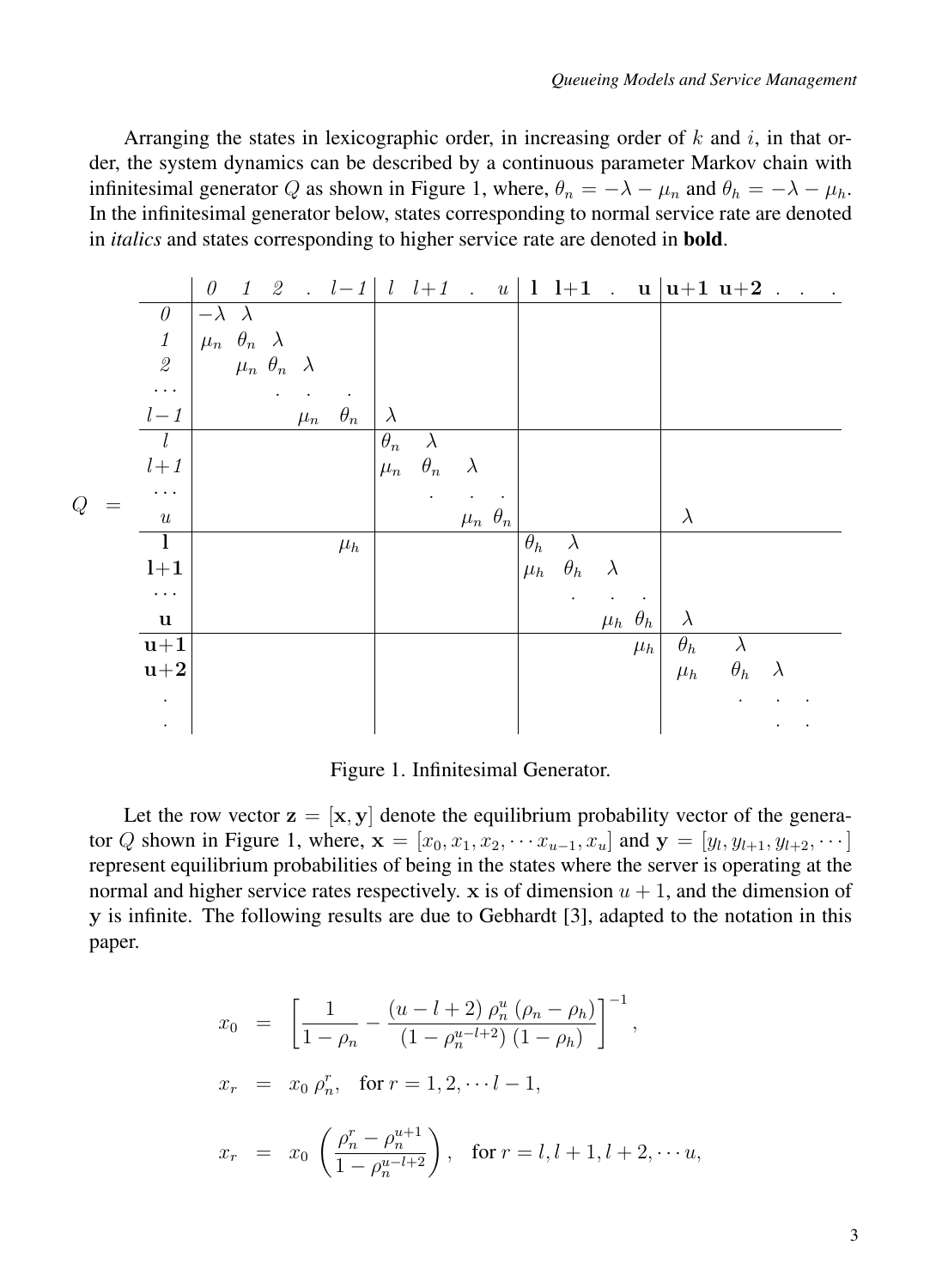$$
y_r = x_0 A \left( \frac{\rho_h - \rho_h^{r-l+2}}{1 - \rho_h^{u-l+2}} \right), \text{ for } r = l, l+1, l+2, \dots u, u+1,
$$
  
where, 
$$
A = \rho_n^u \left( \frac{1 - \rho_n}{1 - \rho_h} \right) \left( \frac{1 - \rho_h^{u-l+2}}{1 - \rho_n^{u-l+2}} \right).
$$

$$
y_{u+2} = x_0 A \rho_h^2,
$$

$$
y_r = y_{r-1} \rho_h, \text{ for } r = u+3, u+4, \dots \infty.
$$

Equilibrium probability vector z is indeterminate at  $\rho_n$  and/or  $\rho_h$  is equal to 1. This can be resolved by the application of L'Hospital's rule. z can also be evaluated using iterative methods such as those used in [7], which are effective even when  $\rho_n$  and/or  $\rho_h$  are equal to 1. The following results for the moments of  $N$ , the number in the system, are due to Gebhard [3].

$$
E(N) = x_0 \left[ \frac{\rho_n}{(1 - \rho_n)^2} - \frac{(u - l + 2)\rho_n^u(\rho_n - \rho_h)}{(1 - \rho_n^{u - l + 2})(1 - \rho_h)} \left\{ \frac{u + l - 1}{2} + \frac{1 - \rho_n \rho_h}{(1 - \rho_n)(1 - \rho_2)} \right\} \right]
$$

$$
E[N(N-1)] = x_0 \left[ \frac{2\rho_n^2}{(1 - \rho_n)^3} - \frac{(u - l + 2)\rho_n^u(\rho_n - \rho_h)}{(1 - \rho_n^{u - l + 2})(1 - \rho_h)} \right]
$$

$$
\left\{ \frac{3(l - 1)(u - 1) + (u - l + 1)(u - l)}{3} + \frac{(u + l - 1)(1 - \rho_n \rho_h)}{(1 - \rho_n)(1 - \rho_h)} + \frac{2(\rho_n + \rho_h - 3\rho_n \rho_h + \rho_n^2 \rho_h^2)}{(1 - \rho_n)^2 (1 - \rho_h)^2} \right\} \right]
$$

Variance and coefficient of variation of  $N$  can be computed from the above results. The following additional measures of system performance are defined to facilitate the discussion of the system behavior in Section 5.

1.  $\phi_n$  and  $\phi_h$ , the proportions of times spent by the server at the normal (including idle time) and higher service levels are given by:

$$
\phi_n = \sum_{k=0}^u x_k, \text{ and}
$$

$$
\phi_h = \sum_{k=l}^\infty y_k.
$$

2.  $\eta_n$  and  $\eta_h$ , the proportions of customers served while the server is operating at the normal and higher service rates are given by:

$$
\eta_n = \frac{(\phi_n - x_0)\mu_n}{(\phi_n - x_0)\mu_n + \phi_h\mu_h}, \text{ and}
$$

$$
\eta_h = \frac{\phi_h\mu_h}{(\phi_n - x_0)\mu_n + \phi_h\mu_h}.
$$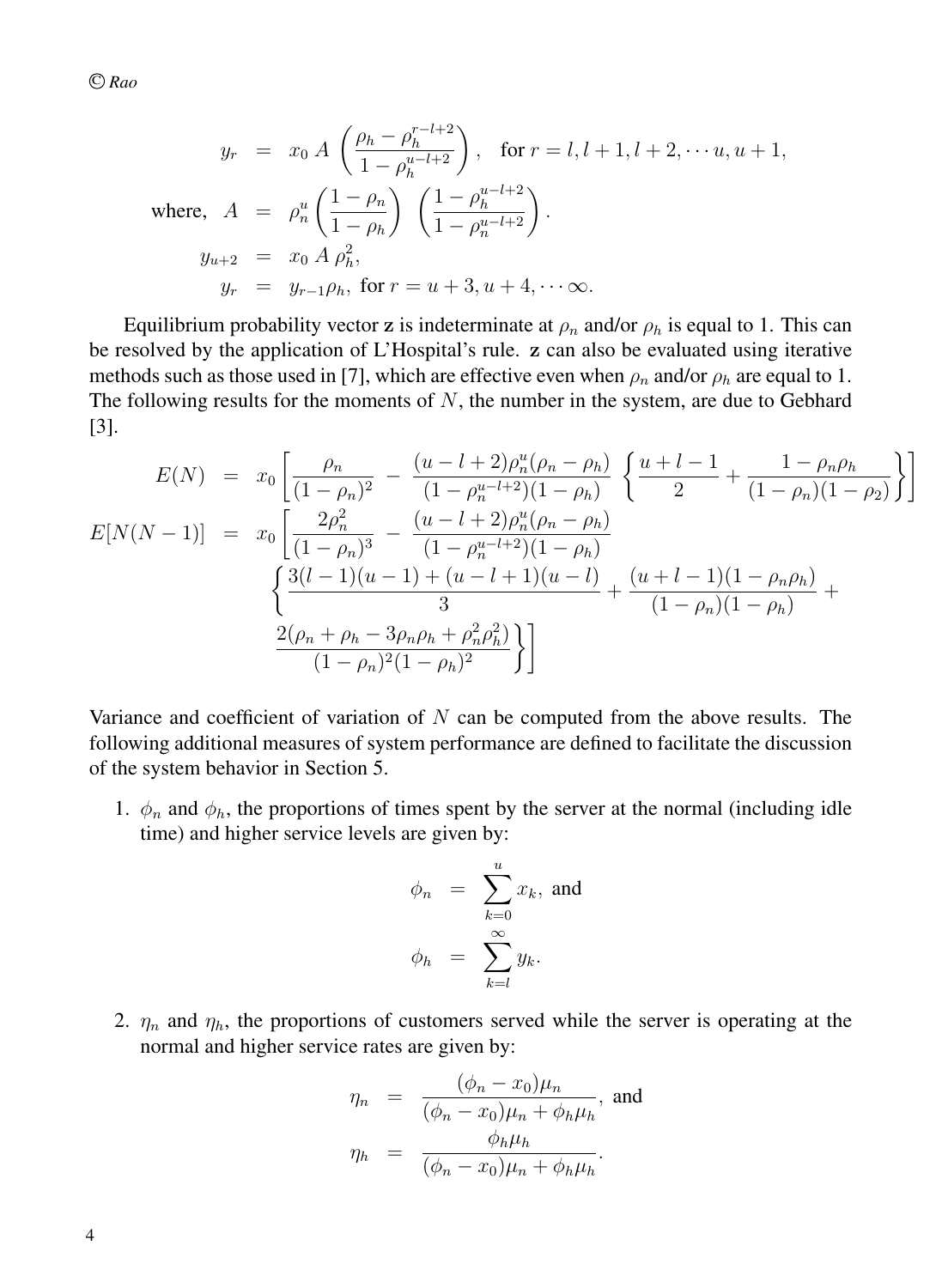3.  $\mu_{eff}$ , the effective steady state rate at which the server operates is given by,

$$
\mu_{eff} = \phi_n \mu_n + \phi_h \mu_h.
$$

The server is idle with probability  $x_0$  at the normal service rate.

4.  $\mu_{eq}$ , the service rate in an equivalent  $M/M/1$  queue with arrival rate  $\lambda$  and average number in the system equal to  $E(N)$  can be obtained by considering the properties of  $M/M/1$  queue as follows.

$$
\mu_{eq} = \frac{1 + E(N)}{\lambda E(N)}
$$

### 3. Time spent by the server at each service rate

The server can be in one of two macro states, namely *normal* and *high* service rate. Let random variables  $t_n$  and  $t_h$  respectively denote the times spent by the server at *normal* and *high* service rates during each visit to the respective macro state, when the system is operating under steady state conditions.

System state alternates between the two intervals  $t_n$  (including the idle state) and  $t_h$ , with the start of  $t_n(t_h)$  representing the end of  $t_h(t_n)$ .  $t_n$  is initiated when the number drops from  $l + 1$  to l by a service completion.  $t_n$  ends when the number increases from u to  $u + 1$ by an arrival.  $t_n$  and  $t_h$  represent alternative renewal processes.

### *3.1. Time spent at normal service rate*

The random variable  $t_n$  can be described as the time to absorption in the infinitesimal generator  $R_n$ , where  $A_n$  is an absorbing state indicating the end of  $t_n$ , e is a column vector of 1's and 0 is a row vector of 0's.

$$
R_n = \begin{array}{c|c|c|c|c} & & 0 & 1 & 2 & \ldots & l & l+1 & l+2 & \ldots & u & |A_n| \\ 0 & & & & & & & & \\ 0 & & & & & & & & \\ 0 & & & & & & & & \\ 0 & & & & & & & & \\ 1 & & & & & & & & \\ 2 & & & & & & & & \\ 2 & & & & & & & & \\ 3 & & & & & & & & \\ 4 & & & & & & & & \\ 5 & & & & & & & & \\ 4 & & & & & & & & \\ 4 & & & & & & & & \\ 5 & & & & & & & & \\ 6 & & & & & & & & \\ 7 & & & & & & & & \\ 8 & & & & & & & & \\ 9 & & & & & & & & \\ 14 & & & & & & & & \\ 15 & & & & & & & & \\ 16 & & & & & & & & \\ 17 & & & & & & & & \\ 18 & & & & & & & & \\ 19 & & & & & & & & \\ 14 & & & & & & & & \\ 15 & & & & & & & & \\
$$

Figure 2. Interval  $t_n$ .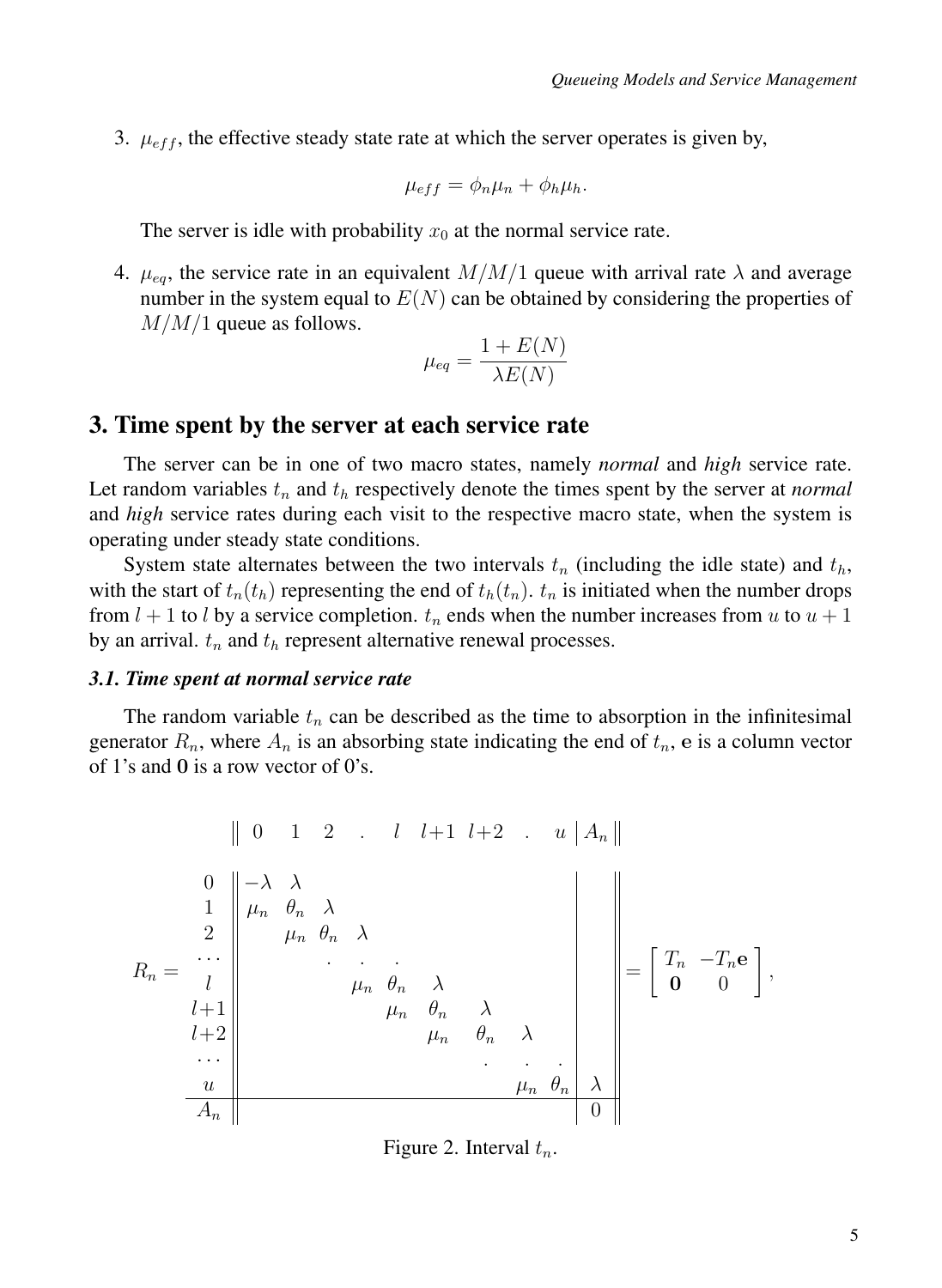$t_n$  has a phase type probability distribution [6], with  $(u + 1)$  phases and representation  $[\alpha_n, T_n]$  where  $\alpha_n$  is a  $(u+1)$  row vector of initial probabilities. Since  $t_n$  always starts with the number in the system equal to  $(l - 1)$ ,  $\alpha_n = [0 \ 0 \ \cdots \ 1 \ \cdots \ 0 \ 0]$ , has all 0's except for a 1 in the  $l^{th}$  position, corresponding to  $l - 1$  customers in the system.  $E(t_n)$  and  $Var(t_n)$ can be obtained from the properties of phase type distributions [6].

#### *3.2. Time spent at higher service rate*

Let the random variable  $t<sub>h</sub>$  describe the time to absorption in the infinitesimal generator  $R_h$ , where  $A_h$  is an absorbing state denoting the end of  $t_h$ .

$$
R_h = \begin{array}{c|c|c|c|c} & & & & & \\ \hline 1+1 & & & & & \\ 1+1 & & & & & \\ 1+2 & & & & & \\ 1+2 & & & & & \\ 1+2 & & & & & \\ 1+1 & & & & & \\ 1+1 & & & & & \\ 1+1 & & & & & \\ 1+1 & & & & & \\ 1+1 & & & & & \\ 1+1 & & & & & \\ 1+1 & & & & & \\ 1+1 & & & & & \\ 1+1 & & & & & \\ 1+1 & & & & & \\ 1+1 & & & & & \\ 1+1 & & & & & \\ 1+1 & & & & & \\ 1+1 & & & & & \\ 1+1 & & & & & \\ 1+1 & & & & & \\ 1+1 & & & & & \\ 1+1 & & & & & \\ 1+1 & & & & & \\ 1+1 & & & & & \\ 1+1 & & & & & \\ 1+1 & & & & & \\ 1+1 & & & & & \\ 1+1 & & & & & \\ 1+1 & & & & & \\ 1+1 & & & & & \\ 1+1 & & & & & \\ 1+1 & & & & & \\ 1+1 & & & & & \\ 1+1 & & & & & \\ 1+1 & & & & & \\ 1
$$

### Figure 3. Interval  $t_h$ .

 $t_h$  has a phase type probability distribution with representation  $[\alpha_h, T_h]$  where  $\alpha_h$  is a row vector of initial probabilities. Since  $t<sub>h</sub>$  always starts with  $(u + 1)$  customers in the system,  $\alpha_h = [0 \ 0 \ \cdots \ 1 \ \cdots \ 0 \ 0]$ , with 0's except for a 1 in the position corresponding to  $u + 1$  customers in the system.  $E(t_h)$  and  $Var(t_h)$  can be obtained from the properties of phase type distribution.

Unlike  $t_n$ ,  $t_h$  has infinite number of phases. For computational purposes  $R_h$  (and  $T_h$ ) need to be truncated of at a value that does not result in significant loss in accuracy. This issue is addressed in Section 4, in connection with the computation of the sojourn time density function. Details for the efficient computation of  $E(t_n)$ ,  $Var(t_n)$ ,  $E(t_h)$  and  $Var(t_h)$ are provided in the Appendix.

 $t<sub>h</sub>$  can also be described in terms of the busy period of an M/M/1 queue, which is defined as the interval between the first arrival to the system when it is empty to the time when the system becomes empty again. Busy period of an  $M/M/1$  queue with arrival rate  $\lambda$  and service rate  $mu_h$  is mathematically equivalent to the current system starting with  $(u + 1)$ customers, and reaching u customers for the first time. Since  $t<sub>h</sub>$  always starts with  $(u + 1)$ customers in the system and ends with  $(l - 1)$  customers in the system,  $t<sub>h</sub>$  is the sum of  $(u - l + 2)$  busy periods of an  $M/M/1$  queue with arrival rate  $\lambda$  and service rate  $\mu_h$ . The expected value and variance of the busy period are given by  $\frac{1}{\mu_h - \lambda}$  and  $\frac{\mu_h + \lambda}{(\mu_h - \lambda)^3}$  respectively. Since successive busy periods are statistically independent, the expected value and variance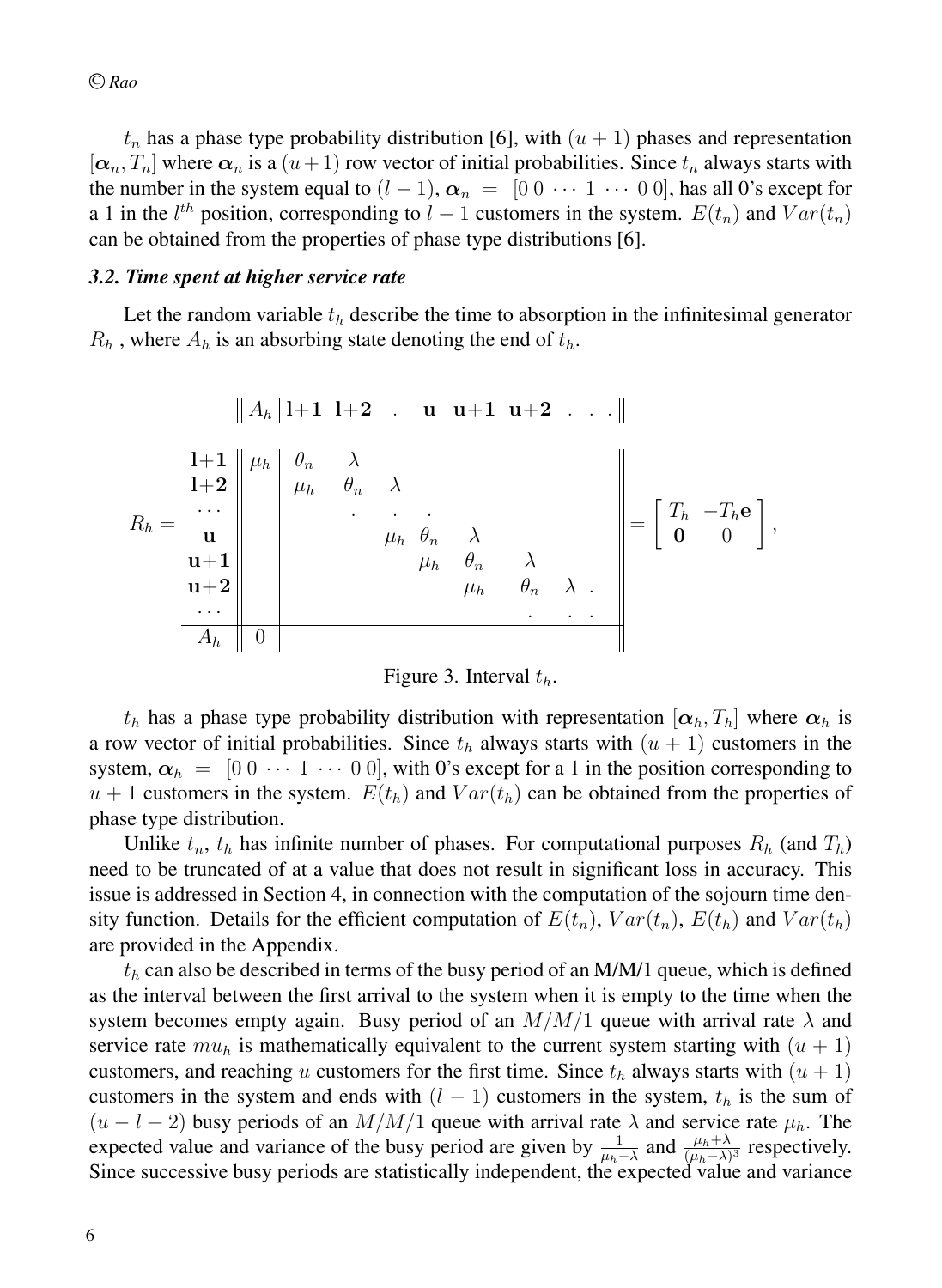of  $t_h$  are given by  $\frac{u-l+2}{\mu_h-\lambda}$  and  $\frac{(u-l+2)(\mu_h+\lambda)}{(\mu_h-\lambda)^3}$  respectively. The probability density function of the busy period of an  $M/M/1$  queue can be expressed in terms of the modified Bessel function of the first kind of order one. In principle,  $t<sub>h</sub>$  can be obtained as the  $(u-l+2)$  fold convolution of this density function but it is difficult to implement.

While the results of Sections 3.1 and 3.2 can be used to compute the density functions for  $t_n$  and  $t_h$ , numerical results are presented only for the moments of  $t_n$  and  $t_h$ .

### 3.3. Direct Computation of  $E(T_n)$  and  $E(T_h)$

When only the expected values of  $t_n$  and  $t_h$  are needed, they may be obtained directly by appealing to the properties of alternating renewal processes [4].

$$
P(\text{system is operating at higher service rate}) = \sum_{k=l}^{\infty} y_k = \frac{E(t_h)}{E(t_h) + E(t_n)}
$$

Computing  $E(t_h)$  directly based on the discussion in Section 3,  $E(t_n)$  can be obtained.

### 4. Sojourn Time of Customers

In systems with hysteretic control of service rates, sojourn (or waiting) time of a customer is not determined at the time a customer enters the system, because the service rate may change during the customer's sojourn from arrival to service completion, possibly more than once and even during service. This makes obtaining an analytical solution for the sojourn (or waiting) time distribution function very difficult. In this paper, we adopt an algorithmic approach, suggested by Neuts [6], by describing a virtual customer's sojourn from arrival to service completion, as the time to absorption in a continuous time Markov chain (CTMC). By supplementing the state description in the CTMC described in Figure 1 with additional information, it is possible to capture the effect of possible service rate changes during the sojourn of a customer through the system.

Let  $Q_s$  denote the modified CTMC. State of  $Q_s$  is defined by the three tuple  $(i, j, k)$ ,  $i =$  $1, 2, \ldots, j = 1, 2, \ldots$ , and  $k = 0, 1$ , where i denotes the number in the system, j the position of the customer in the waiting line, with  $j = 1$  indicating that the customer is in service. As before,  $k = 0$  or 1 depending on whether the server is operating at normal or higher service rate. It is known from Section 2 that for  $i < l$ , k is always 0, and for  $i > u$ , k is always 1. In the following discussion, whenever it is clear from the context,  $k$  will not be used in the state description.  $A_s$  denotes an absorbing state, indicating the end of the sojourn of the virtual customer. For stable systems (i.e., when  $\rho_h < 1$ ) eventual absorption into the state  $A<sub>s</sub>$  from any initial state is certain.

State changes that occur due to arrivals and service completions when the system is operating under steady state conditions are detailed below.

• A new arrival always increases i (number in the system) by 1 but does not affect j, the position of the customer already in the queue.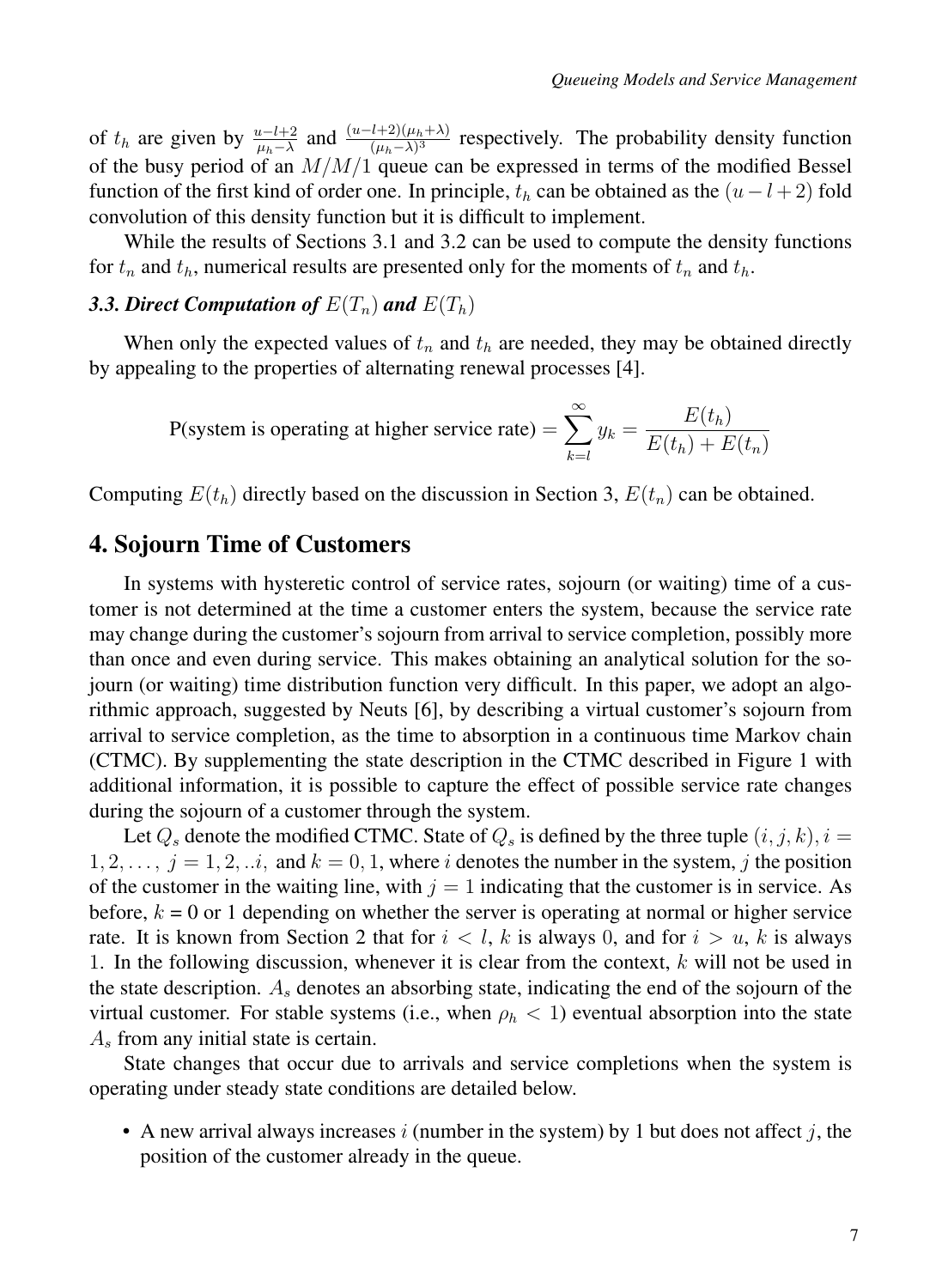- A new arrival encounters an empty system with probability  $x_0$ . This arrival enters the system in state  $(1, 1)$ , with the new arrival representing the only customer in the system and enters service immediately.
- A new arrival encounters i customers in the system with probability  $x_i$  or  $y_i$ depending on whether server is operating at the normal of high service rate. This arrival enters the system in state  $(i + 1, i + 1)$ . (i.e., there will be  $(i + 1)$ ) customers in the system with new arrival occupying the  $(i + 1)<sup>th</sup>$  position). The service rate remains the same except when  $i = u$  and the server is operating at the normal service rate. In this case, the service rate increases from  $\mu_n$  to  $\mu_h$ .
- $-$  A new arrival cannot encounter l customers in the system while the server is operating at the higher service rate because this state can only be reached by a service completion.
- A service completion decreases the number in the system and advances the position of the customers in the queue by 1.
	- After a service completion, the service rate remains the same except if it occurs when  $i = l$ . In this case, i drops to  $l - 1$ , j decreases by 1, and the service rate decreases from  $\mu_h$  to  $\mu_n$ .
	- Service completion from any state with  $j = 1$ , represents the end of the virtual customer's sojourn and leads to absorption in state  $A_s$ .

 $Q_s$  for a system with  $u = 5$  and  $l = 4$  is shown in Figure 4, where the steady state probabilities of an arrival entering the system in various states are shown in the column to the left of the state descriptions.

Let the random variable  $S$  denote the sojourn time of a customer who enters the system in steady state. S is the time to absorption in  $Q_s$  and has a phase type probability distribution. Partitioning the matrix  $Q_s$  by separating the last row and last column corresponding to the absorbing state  $A<sub>s</sub>$  we have,

$$
Q_s = \left[ \begin{array}{cc} T & \mathbf{t} \\ \mathbf{0} & 0 \end{array} \right].
$$

Let  $\alpha_s$  describe the vector of initial probabilities for  $Q_s$  (i.e., the system state immediately following the arrival of a customer in steady state). The last element of  $\alpha_s$  indicates the probability of the system starting in the state  $A_s$  and will be 0. The probability distribution and density functions as well as the first two moments of  $X$  can be obtained from the properties of phase type distributions described in the Appendix.

The matrix  $Q_s$  is infinite and for computational purposes it must be truncated at a reasonable value such that its effect on the accuracy of quantities computed is within acceptable tolerances. This truncation point can be established by recognizing that at higher service rate, the system acts as an  $M/M/1$  queue with arrival rate  $\lambda$  and service rate  $\mu_h$  and  $\rho_h = \frac{\lambda}{\mu_h}$ .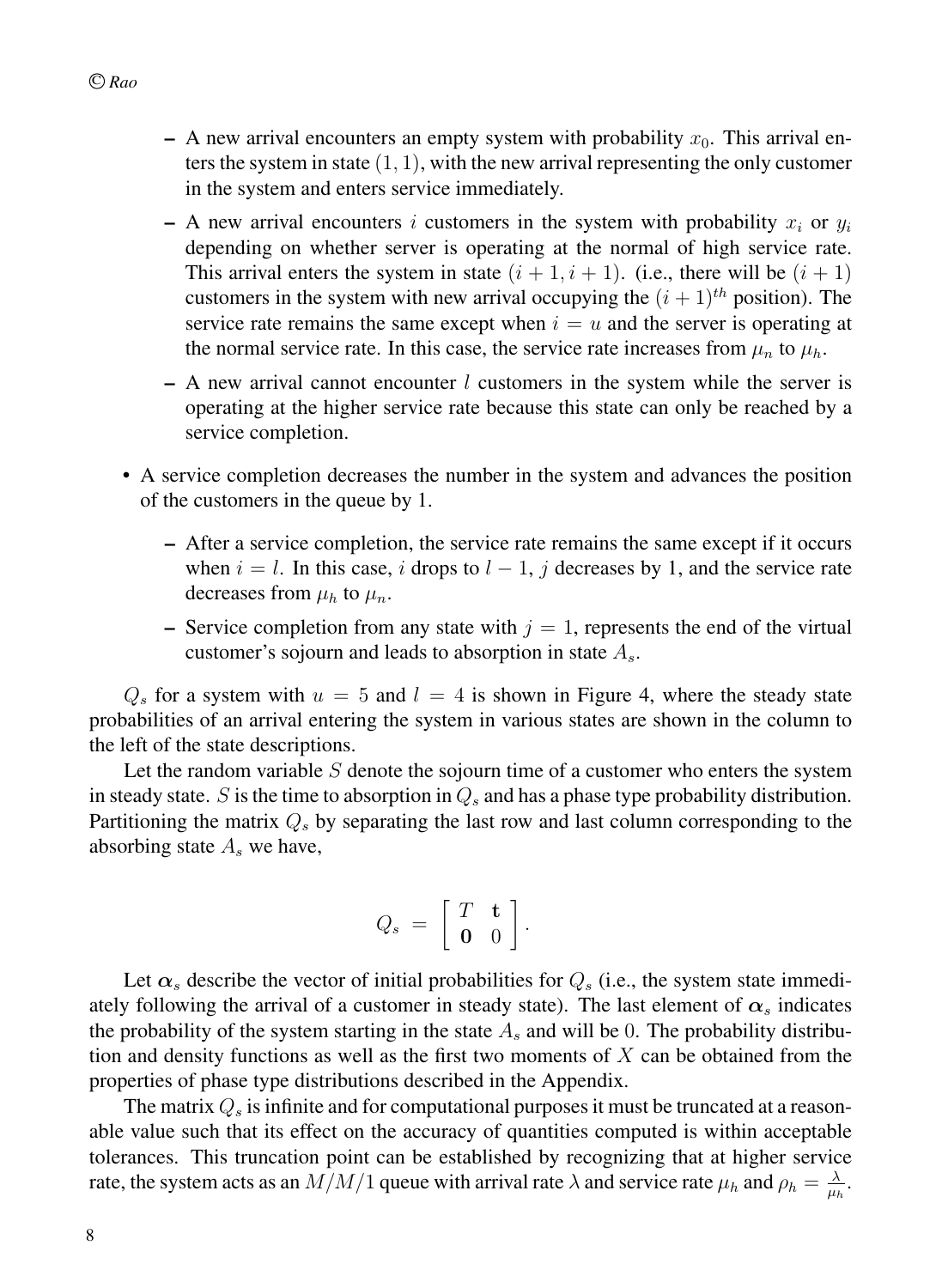| Prob               | State            |        | (2,2)<br>$\overline{c}$ |                      | ລີ ວິ ວິ<br>ລີ ວິ ວິ |           | नियं<br>संयुक्त<br>संयुक् |         |                      | مرمزمزمزما<br>بابری بابریا<br>بابری بابری | नु      | $\overline{a}$ | $\mathbf{A}$<br>$\mathbf{a}$ |                      |           | ન તે જે <del>ન</del> જે<br>ન તે જે સા |                      |           | <u>କ୍ଟ୍ର୍କ୍ ଜ୍ବିକ୍ନ୍</u><br>କ୍ଟ୍ର୍କ୍ ଜ୍ବିକ୍ନ୍ |         |           | $ A_s $        |
|--------------------|------------------|--------|-------------------------|----------------------|----------------------|-----------|---------------------------|---------|----------------------|-------------------------------------------|---------|----------------|------------------------------|----------------------|-----------|---------------------------------------|----------------------|-----------|-----------------------------------------------|---------|-----------|----------------|
| $x_0$              | (1,1)            | $\ast$ | $\overline{\lambda}$    |                      |                      |           |                           |         |                      |                                           |         |                |                              |                      |           |                                       |                      |           |                                               |         |           | $ \mu_n $      |
|                    | (2,1)            |        | $\overline{\ast}$       | $\overline{\lambda}$ |                      |           |                           |         |                      |                                           |         |                |                              |                      |           |                                       |                      |           |                                               |         |           | $ \mu_n $      |
| $x_1$              | $(2,2)  \mu_n $  |        | $\ast$                  |                      | $\lambda$            |           |                           |         |                      |                                           |         |                |                              |                      |           |                                       |                      |           |                                               |         |           |                |
|                    | (3,1)            |        |                         | $\ast$               |                      | $\lambda$ |                           |         |                      |                                           |         |                |                              |                      |           |                                       |                      |           |                                               |         |           | $ \mu_n $      |
|                    | (3,2)            |        | $\mu_n$                 |                      | $\ast$               |           | $\lambda$                 |         |                      |                                           |         |                |                              |                      |           |                                       |                      |           |                                               |         |           |                |
| $x_2$              | (3,3)            |        | $\mu_n$                 |                      | $\ast$               |           | $\lambda$                 |         |                      |                                           |         |                |                              |                      |           |                                       |                      |           |                                               |         |           |                |
|                    | (4,1)            |        |                         |                      |                      | $\ast$    |                           |         | $\overline{\lambda}$ |                                           |         |                |                              |                      |           |                                       |                      |           |                                               |         |           | $ \mu_n $      |
|                    | (4,2)            |        |                         | $\mu_n$              |                      |           | $\ast$<br>$\ast$          |         | $\lambda$            |                                           |         |                |                              |                      |           |                                       |                      |           |                                               |         |           |                |
|                    | (4,3)            |        |                         |                      | $\mu_n$              |           |                           | $\ast$  | $\lambda$            |                                           |         |                |                              |                      |           |                                       |                      |           |                                               |         |           |                |
| $\boldsymbol{x}_3$ | (4,4)            |        |                         |                      | $\mu_n$              |           |                           |         | $\ast$               | $\lambda$                                 |         |                |                              |                      |           |                                       | $\lambda$            |           |                                               |         |           |                |
|                    | (5,1)<br>(5,2)   |        |                         |                      |                      |           |                           |         | $\ast$               |                                           |         |                |                              |                      |           |                                       | $\lambda$            |           |                                               |         |           | $ \mu_n $      |
|                    | (5,3)            |        |                         |                      |                      | $\mu_n$   | $\mu_n$                   |         |                      | $\ast$                                    |         |                |                              |                      |           |                                       |                      | $\lambda$ |                                               |         |           |                |
|                    | (5,4)            |        |                         |                      |                      |           | $\mu_n$                   |         |                      | $\ast$                                    |         |                |                              |                      |           |                                       |                      |           | $\lambda$                                     |         |           |                |
| $\boldsymbol{x}_4$ | (5,5)            |        |                         |                      |                      |           |                           | $\mu_n$ |                      | $\ast$                                    |         |                |                              |                      |           |                                       |                      |           | $\lambda$                                     |         |           |                |
|                    | (4,1)            |        |                         |                      |                      |           |                           |         |                      |                                           | $\ast$  |                |                              | $\overline{\lambda}$ |           |                                       |                      |           |                                               |         |           | $\mu_h$        |
|                    | (4,2)            |        |                         | $\mu_h$              |                      |           |                           |         |                      |                                           |         | $\ast$         |                              | $\lambda$            |           |                                       |                      |           |                                               |         |           |                |
|                    | (4,3)            |        |                         |                      | $\mu_h$              |           |                           |         |                      |                                           |         |                | $\ast$                       |                      | $\lambda$ |                                       |                      |           |                                               |         |           |                |
|                    | (4,4)            |        |                         |                      | $\mu_h$              |           |                           |         |                      |                                           |         |                | $\ast$                       |                      |           | $\lambda$                             |                      |           |                                               |         |           |                |
|                    | (5,1)            |        |                         |                      |                      |           |                           |         |                      |                                           |         |                |                              | $\ast$               |           |                                       | $\overline{\lambda}$ |           |                                               |         |           | $ \mu_h $      |
|                    | (5,2)            |        |                         |                      |                      |           |                           |         |                      |                                           | $\mu_h$ |                |                              | $\ast$               |           |                                       | $\lambda$            |           |                                               |         |           |                |
|                    | (5,3)            |        |                         |                      |                      |           |                           |         |                      |                                           |         | $\mu_h$        |                              |                      | $\ast$    |                                       |                      | $\lambda$ |                                               |         |           |                |
|                    | (5,4)            |        |                         |                      |                      |           |                           |         |                      |                                           |         |                | $\mu_h$                      |                      |           | $\ast$<br>$\ast$                      |                      |           | $\lambda$                                     |         |           |                |
| $\mathcal{Y}4$     | (5,5)            |        |                         |                      |                      |           |                           |         |                      |                                           |         |                | $\mu_h$                      |                      |           |                                       |                      |           | $\lambda$                                     |         |           |                |
|                    | (6,1)            |        |                         |                      |                      |           |                           |         |                      |                                           |         |                |                              |                      |           |                                       | $\ast$<br>$\ast$     |           |                                               |         | $\lambda$ | $ \mu_h $      |
|                    | (6,2)<br>(6,3)   |        |                         |                      |                      |           |                           |         |                      |                                           |         |                |                              | $ \mu_h $            |           |                                       |                      | $\ast$    |                                               |         | $\lambda$ |                |
|                    | (6,4)            |        |                         |                      |                      |           |                           |         |                      |                                           |         |                |                              | $\mu_h$              |           |                                       |                      |           | $\ast$                                        |         |           |                |
|                    | (6,5)            |        |                         |                      |                      |           |                           |         |                      |                                           |         |                |                              |                      | $\mu_h$   | $\mu_h$                               |                      |           | $\ast$                                        |         |           |                |
| $x_5 + y_5$        | (6,6)            |        |                         |                      |                      |           |                           |         |                      |                                           |         |                |                              |                      |           | $\mu_h$                               |                      |           |                                               | $\ast$  |           |                |
|                    | (7,1)            |        |                         |                      |                      |           |                           |         |                      |                                           |         |                |                              |                      |           |                                       |                      |           |                                               |         | $\ast$    | $\mu_h$        |
|                    | (7,2)            |        |                         |                      |                      |           |                           |         |                      |                                           |         |                |                              |                      |           |                                       | $ \mu_h $            |           |                                               |         | $\ast$    |                |
|                    | (7,3)            |        |                         |                      |                      |           |                           |         |                      |                                           |         |                |                              |                      |           |                                       | $\mu_h$              |           |                                               |         |           |                |
|                    | (7,4)            |        |                         |                      |                      |           |                           |         |                      |                                           |         |                |                              |                      |           |                                       |                      | $\mu_h$   |                                               |         |           |                |
|                    | (7,5)            |        |                         |                      |                      |           |                           |         |                      |                                           |         |                |                              |                      |           |                                       |                      |           | $\mu_h$                                       |         |           |                |
|                    | (7,6)            |        |                         |                      |                      |           |                           |         |                      |                                           |         |                |                              |                      |           |                                       |                      |           | $\mu_h$                                       |         |           |                |
| $y_{\rm 6}$        | (7,7)            |        |                         |                      |                      |           |                           |         |                      |                                           |         |                |                              |                      |           |                                       |                      |           |                                               | $\mu_h$ |           |                |
|                    | $\cdots$         |        |                         |                      |                      |           |                           |         |                      |                                           |         |                |                              |                      |           |                                       |                      |           |                                               |         | .         |                |
|                    | $\overline{A_s}$ |        |                         |                      |                      |           |                           |         |                      |                                           |         |                |                              |                      |           |                                       |                      |           |                                               |         |           | $\overline{0}$ |

Figure 4. Generator  $Q_s$  when  $u = 5$  and  $l = 4$ .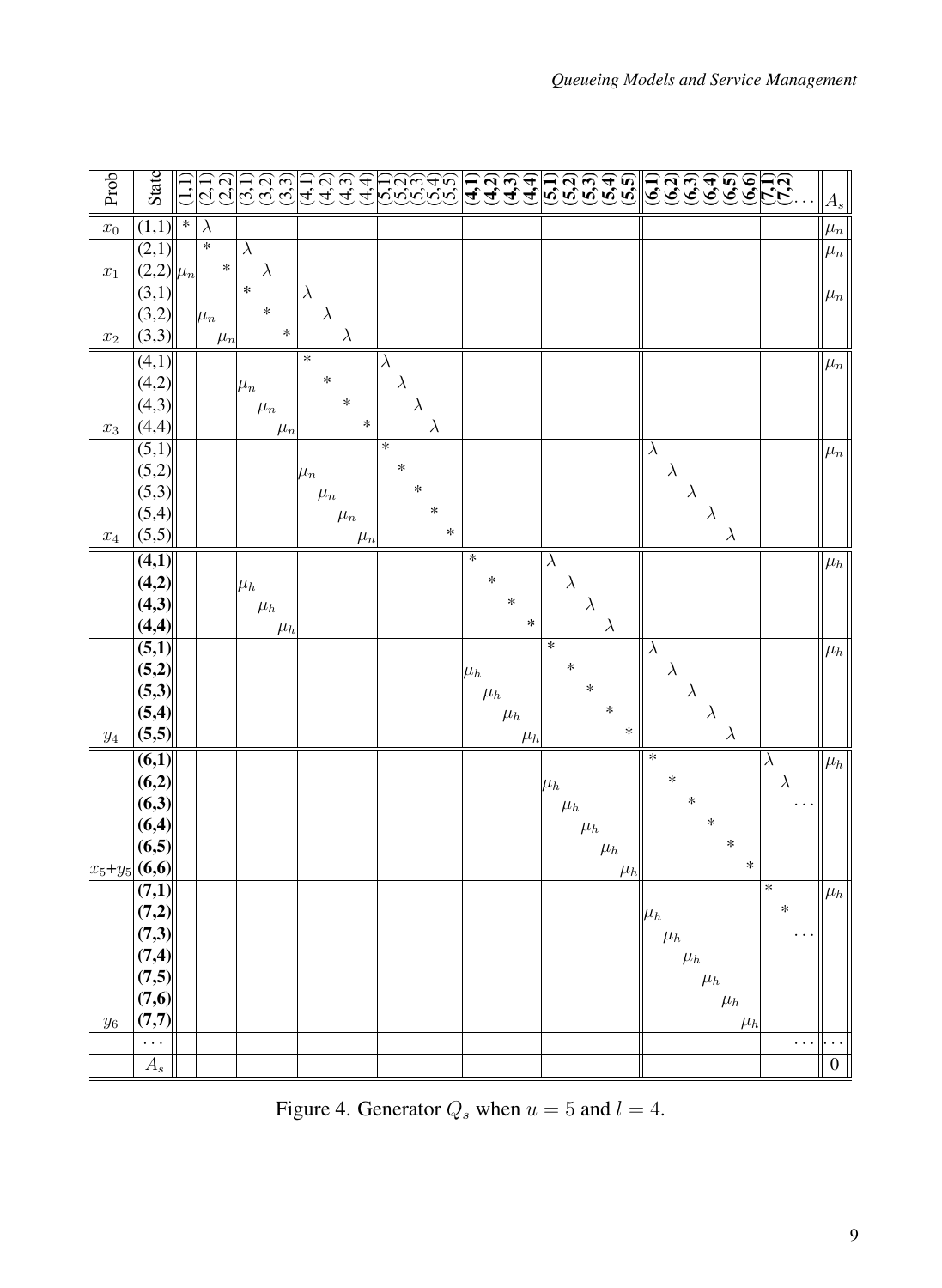For this  $M/M/1$  queue, a truncation point can be set such that the probability mass lost due to truncation is limited to an arbitrarily small value  $\epsilon$  as,

$$
P(\text{Number in system} \ge m) = (\rho_h)^m < \epsilon, \text{ or}
$$
\n
$$
m \ge \frac{\log(\epsilon)}{\log(\rho_h)}.
$$

For the system under consideration, the higher service rate always starts with  $u + 1$ customers in the system and ends with  $l - 1$  customers in the system. Thus, a truncation value of  $n = m + u - l + 2$ , will ensure that no more than  $\epsilon$  of probability mass is lost due to truncation.

The effect of truncation is to cutoff arrivals into the system when the number in system reaches n. A small improvement in accuracy can be achieved by considering the probability of an arrival encountering *n* customers in the truncated system as  $\sum_{i=n}^{\infty} y_i$ .

The dimension of the truncated matrix  $Q_s$  will be  $n(n + 1)/2$ . This can be quite large, especially when  $\rho_h$  is close to 1. Thus, evaluation of  $f_s(x)$ , especially if required at a set of finely spaced values of  $S$ , is computationally very demanding. When the matrix  $P$  and vector p are sparse, as in this case, computation of vectors  $\psi(k)$  can be organized efficiently as described in the Appendix.

Waiting time (W) density function can be computed by modifying  $Q_s$  to obtain  $Q_w$  as follows.

- Remove all states with  $j = 1$ . States with  $j = 2$  will lead to absorption in state  $A_w$  at the end of service.
- All initial probabilities will remain the same except for the deletion of  $x_0$  corresponding to state  $(1, 1)$ .
- The initial probabilities sum to  $1 x_0$ . Correspondingly, the waiting time density function will have an impulse function at  $W = 0$  equal to  $x_0$ , corresponding to an arrival encountering an empty system and thus, having zero waiting time.
- To compute the conditional waiting time distribution, the vector of initial probabilities need to be normalized to sum to 1.

## 5. Numerical Results for System Behavior

This Section presents a summary of observations on the behavior of the system under various traffic intensities ( $\rho_n$  and  $\rho_h$ ), and upper and lower control limits (u and l). This summary is based on an extensive set of computer runs for a wide range of values for  $\rho_n$ (0.7 to 1.3),  $\rho_h$  (0.4 to 0.8), u (5 to 40), and l (1 to u, with  $l = 1$  meaning that the higher service rate is maintained until the system is empty). In the interests of brevity, detailed tables and graphs are presented only for two combinations of  $(\rho_n, \rho_h)$ , namely, (0.9, 0.7)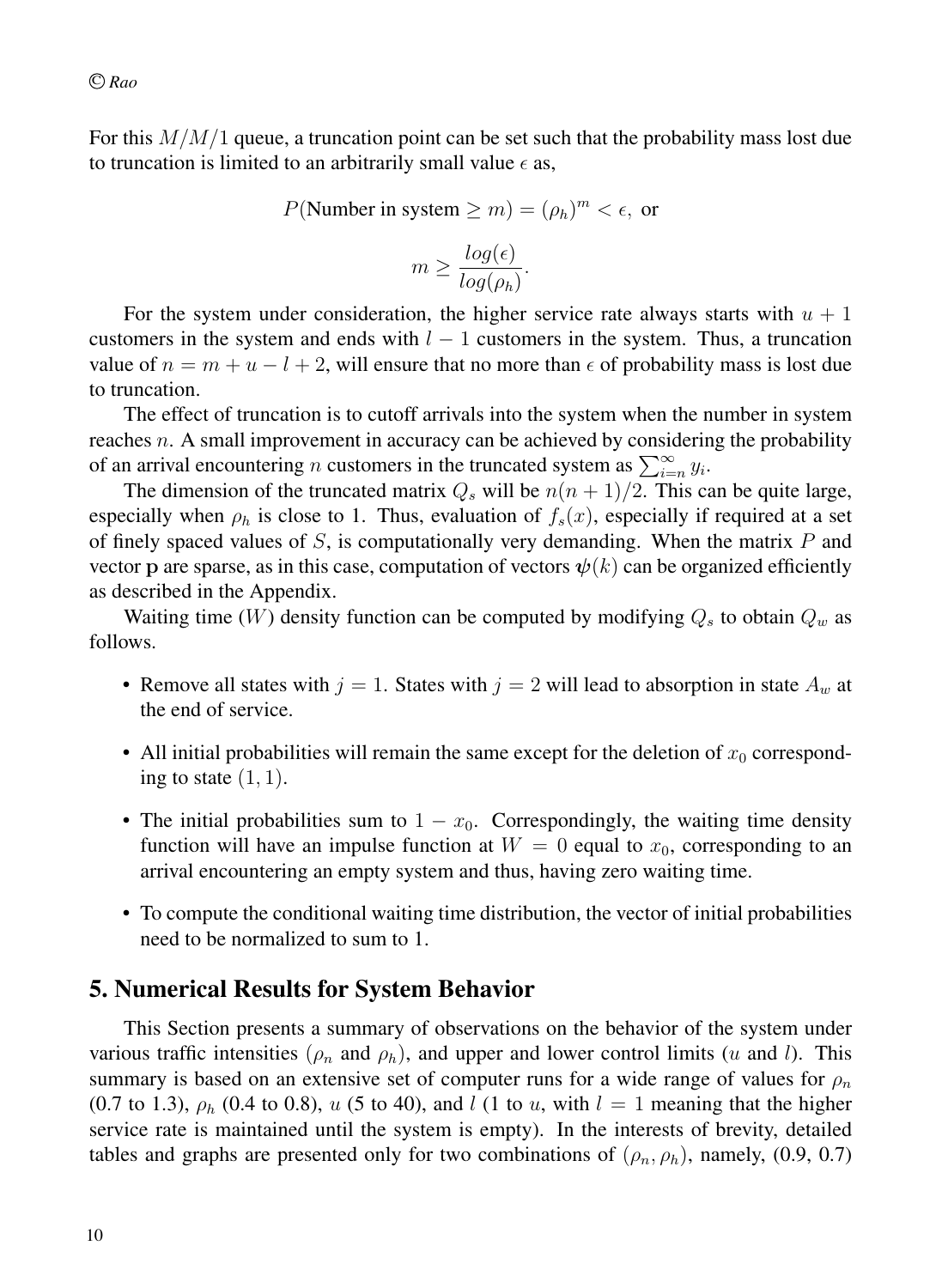and (1.2. 0.6) and a limited set of values for u and l. Without loss of generality,  $\lambda = 1$  is used, implying that the time unit is set equal to the mean interarrival time.

It is useful to compare the performance measures of the system under consideration (henceforth referred to as the *hysteretic* system) with those of M/M/1 queues with the same arrival rate, and service rates  $\mu_n$  and/or  $\mu_h$  (referred to as  $M M1n$  and  $M M1h$ ). In the tables below, wherever appropriate, relevant information for the  $MM1n$  and/or  $MM1n$  queues is included for ready comparison with the *hysteretic* system. For example, in Table 1, which summarizes the values of  $x_0$ , values of the probabilities of empty system for  $MM1n$  and/or MM1h are included. No data is presented for  $MM1n$  systems with  $\rho_n \geq 1$ . Subscript n and  $h$  have the same meaning as before.

|     | $\rho_n = 0.9, \rho_h = 0.7, \lambda = 1$ ( $x_{0n} = 0.1, x_{0h} = 0.3$ ) |       |       |       |                                                            |       |  |  |  |  |  |  |
|-----|----------------------------------------------------------------------------|-------|-------|-------|------------------------------------------------------------|-------|--|--|--|--|--|--|
| u/l |                                                                            | 5     | 10    | 20    | 30                                                         | 40    |  |  |  |  |  |  |
| 5   | 0.202                                                                      | 0.171 |       |       |                                                            |       |  |  |  |  |  |  |
| 10  | 0.159                                                                      | 0.145 | 0.132 |       |                                                            |       |  |  |  |  |  |  |
| 20  | 0.124                                                                      | 0.120 | 0.116 | 0.109 |                                                            |       |  |  |  |  |  |  |
| 30  | 0.110                                                                      | 0.109 | 0.107 | 0.105 | 0.103                                                      |       |  |  |  |  |  |  |
| 40  | 0.104                                                                      | 0.104 | 0.103 | 0.103 | 0.102                                                      | 0.101 |  |  |  |  |  |  |
|     |                                                                            |       |       |       | $\rho_n = 1.2, \rho_h = 0.6, \lambda = 1 \ (x_{0h} = 0.4)$ |       |  |  |  |  |  |  |
| 5   | 0.159                                                                      | 0.084 |       |       |                                                            |       |  |  |  |  |  |  |
| 10  | 0.092                                                                      | 0.050 | 0.027 |       |                                                            |       |  |  |  |  |  |  |
| 20  | 0.046                                                                      | 0.024 | 0.012 | 0.004 |                                                            |       |  |  |  |  |  |  |
| 30  | 0.030                                                                      | 0.015 | 0.007 | 0.002 | 0.001                                                      |       |  |  |  |  |  |  |
| 40  | 0.022                                                                      | 0.011 | 0.005 | 0.001 | 0.000                                                      | 0.000 |  |  |  |  |  |  |

Table 1. Probability of an empty system  $(x_0)$ 

Table 2. Mean Number in the system  $(E(N))$ 

|     | $\rho_n = 0.9, \rho_h = 0.7, \lambda = 1 \left( E(N_n) \right)$<br>$= 9.0, E(N_h)$<br>$= 2.33$ |        |        |                                                              |        |        |  |  |  |  |  |
|-----|------------------------------------------------------------------------------------------------|--------|--------|--------------------------------------------------------------|--------|--------|--|--|--|--|--|
| u/l |                                                                                                | 5      | 10     | 20                                                           | 30     | 40     |  |  |  |  |  |
| 5   | 3.070                                                                                          | 3.457  |        |                                                              |        |        |  |  |  |  |  |
| 10  | 4.050                                                                                          | 4.316  | 4.843  |                                                              |        |        |  |  |  |  |  |
| 20  | 5.850                                                                                          | 5.962  | 6.204  | 6.870                                                        |        |        |  |  |  |  |  |
| 30  | 7.163                                                                                          | 7.208  | 7.309  | 7.619                                                        | 7.993  |        |  |  |  |  |  |
| 40  | 8.004                                                                                          | 8.021  | 8.061  | 8.191                                                        | 8.366  | 8.551  |  |  |  |  |  |
|     |                                                                                                |        |        | $\rho_n = 1.2, \rho_h = 0.6, \lambda = 1$ ( $E(N_h = 1.5)$ ) |        |        |  |  |  |  |  |
| 5   | 2.983                                                                                          | 3.925  |        |                                                              |        |        |  |  |  |  |  |
| 10  | 4.944                                                                                          | 5.855  | 7.612  |                                                              |        |        |  |  |  |  |  |
| 20  | 9.363                                                                                          | 10.262 | 12.034 | 16.429                                                       |        |        |  |  |  |  |  |
| 30  | 14.082                                                                                         | 14.989 | 16.789 | 21.253                                                       | 26.099 |        |  |  |  |  |  |
| 40  | 18.931                                                                                         | 19.846 | 21.668 | 26.180                                                       | 31.055 | 36.021 |  |  |  |  |  |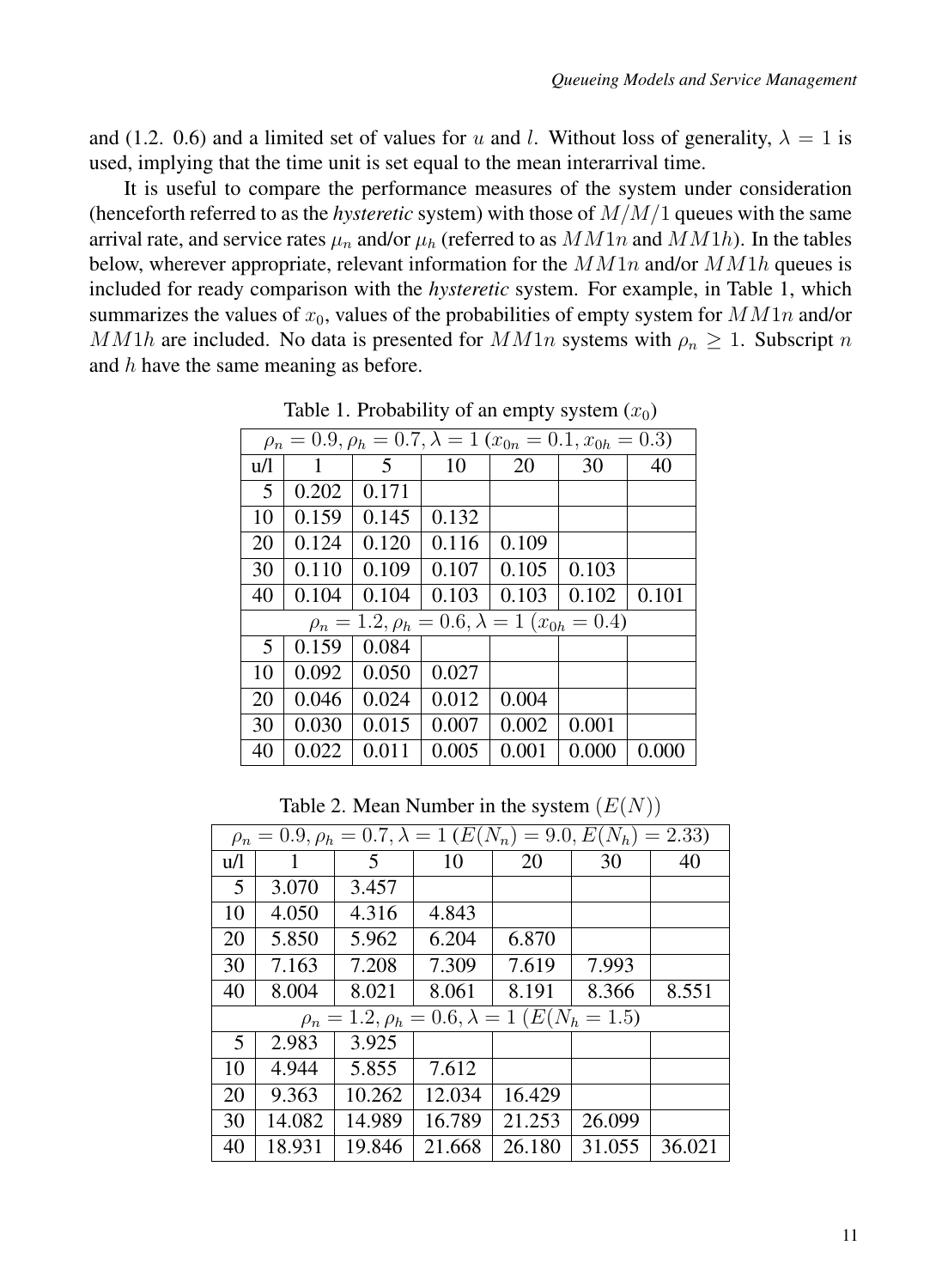Tables 1 and 2 summarize the values of  $x_0$  and  $E(N)$ . Since  $\lambda$  is to 1, values in Table 2 also represent the values of  $E(S)$ . Increasing u, or increasing l for a given u (i.e., decreasing  $(u - l)$ ) increased  $E(N)$ , as a result of the system spending increasing amount of time at the normal service rate, thus serving customers at a slower rate. When  $\rho_n < 1$ , the value of  $x_0$  and  $E(N)$  fell between the corresponding values for  $MM1n$  and  $MM1h$  systems. Increasing  $u$ , moved these values away from the values for  $M M1h$  and closer to the values for  $MM1n$ . When  $\rho_n > 1$ , the value of  $E(N)$  were always greater than the corresponding values for  $M M1h$  system and, except for very small values of  $u$ ,  $x_0$  is very close to zero.

|     |       |       |                                                                              |       | $\vee$ $\vee$ $\vee$ |       |
|-----|-------|-------|------------------------------------------------------------------------------|-------|----------------------|-------|
|     |       |       | $\rho_n = 0.9, \rho_h = 0.7, \lambda = 1$ ( $\mu_n = 1.11, \mu_h = 1.429$ )  |       |                      |       |
| u/l | 1     | .5    | 10                                                                           | 20    | 30                   | 40    |
| 5   | 1.224 | 1.190 |                                                                              |       |                      |       |
| 10  | 1.177 | 1.162 | 1.147                                                                        |       |                      |       |
| 20  | 1.137 | 1.133 | 1.129                                                                        | 1.122 |                      |       |
| 30  | 1.122 | 1.121 | 1.119                                                                        | 1.117 | 1.115                |       |
| 40  | 1.116 | 1.115 | 1.115                                                                        | 1.114 | 1.113                | 1.112 |
|     |       |       | $\rho_n = 1.2, \rho_h = 0.6, \lambda = 1$ ( $\mu_n = 0.833, \mu_h = 1.667$ ) |       |                      |       |
| 5   | 1.133 | 1.070 |                                                                              |       |                      |       |
| 10  | 1.077 | 1.041 | 1.022                                                                        |       |                      |       |
| 20  | 1.038 | 1.020 | 1.010                                                                        | 1.003 |                      |       |
| 30  | 1.025 | 1.013 | 1.006                                                                        | 1.002 | 1.001                |       |
| 40  | 1.018 | 1.009 | 1.004                                                                        | 1.001 | 1.000                | 1.000 |

Table 3. Effective Service rate  $(\mu_{eq})$ 

Table 4. Service rate in an equivalent  $M/M/1$  system  $(\mu_{eff})$ 

|     | $\rho_n = 0.9, \rho_h = 0.7, \lambda = 1$ ( $\mu_n = 1.11, \mu_h = 1.429$ ) |                                                                              |       |       |       |       |  |  |  |  |  |  |
|-----|-----------------------------------------------------------------------------|------------------------------------------------------------------------------|-------|-------|-------|-------|--|--|--|--|--|--|
| u/l | 1                                                                           | 5                                                                            | 10    | 20    | 30    | 40    |  |  |  |  |  |  |
| 5   | 1.326                                                                       | 1.289                                                                        |       |       |       |       |  |  |  |  |  |  |
| 10  | 1.247                                                                       | 1.232                                                                        | 1.207 |       |       |       |  |  |  |  |  |  |
| 20  | 1.171                                                                       | 1.168                                                                        | 1.161 | 1.146 |       |       |  |  |  |  |  |  |
| 30  | 1.140                                                                       | 1.139                                                                        | 1.137 | 1.131 | 1.125 |       |  |  |  |  |  |  |
| 40  | 1.125                                                                       | 1.125                                                                        | 1.124 | 1.122 | 1.120 | 1.117 |  |  |  |  |  |  |
|     |                                                                             | $\rho_n = 1.2, \rho_h = 0.6, \lambda = 1$ ( $\mu_n = 0.833, \mu_h = 1.667$ ) |       |       |       |       |  |  |  |  |  |  |
| 5   | 1.335                                                                       | 1.255                                                                        |       |       |       |       |  |  |  |  |  |  |
| 10  | 1.202                                                                       | 1.171                                                                        | 1.131 |       |       |       |  |  |  |  |  |  |
| 20  | 1.107                                                                       | 1.097                                                                        | 1.083 | 1.061 |       |       |  |  |  |  |  |  |
| 30  | 1.071                                                                       | 1.067                                                                        | 1.060 | 1.047 | 1.038 |       |  |  |  |  |  |  |
| 40  | 1.053                                                                       | 1.050                                                                        | 1.046 | 1.038 | 1.032 | 1.028 |  |  |  |  |  |  |

It is interesting to compare  $\mu_{eq}$  and  $\mu_{eff}$  (defined in Section 2) summarized in Tables 3 and 4. It is important to note that for stable systems (i.e.,  $\rho_h < 1$ ),  $\mu_{eq}$  will always be greater than  $\lambda$  (in this case > 1).  $\mu_{eq}$  is always found to be greater than  $\mu_{eff}$ , indicating that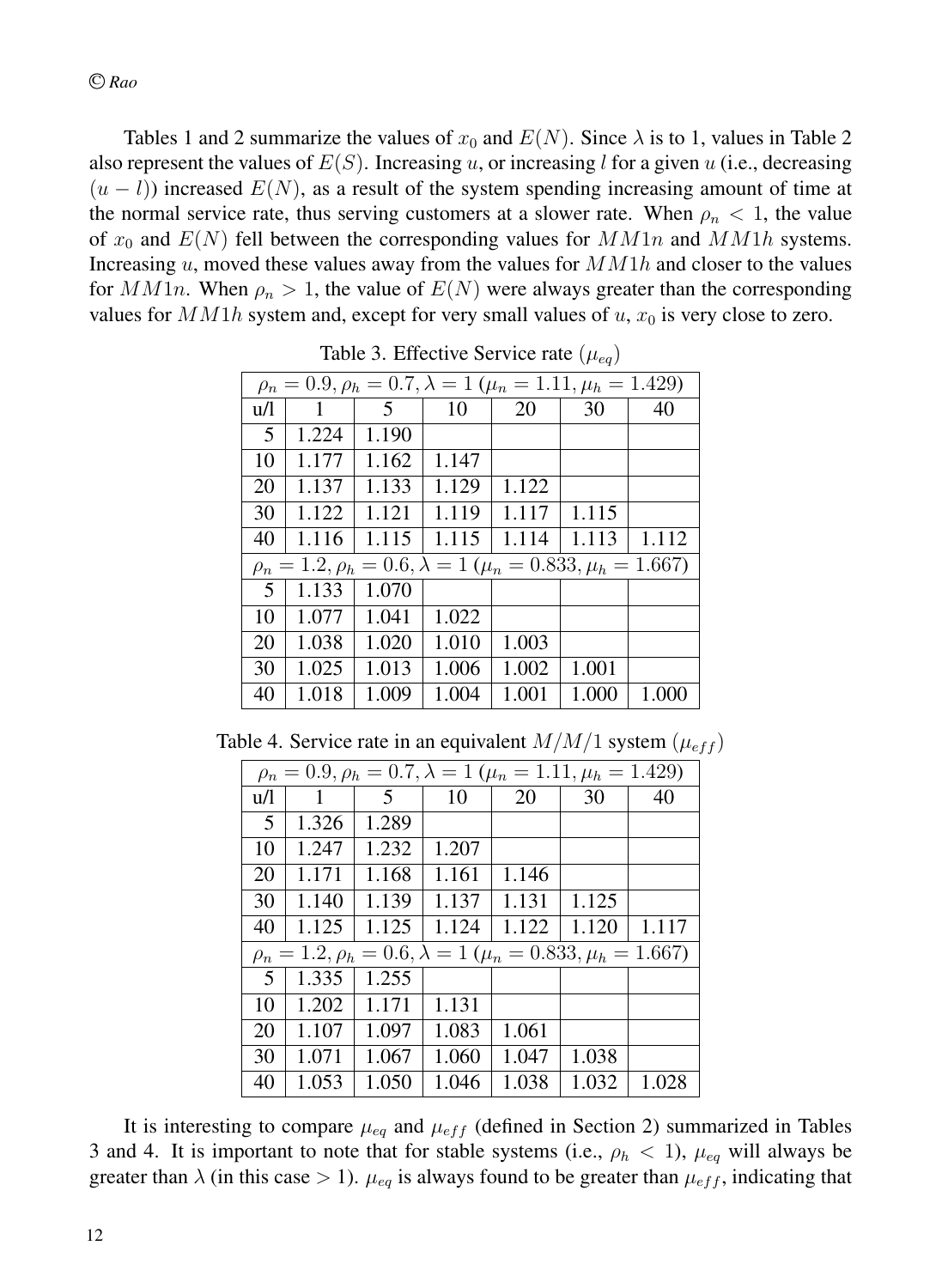a *hysteretic* system is more efficient than an equivalent M/M/1 system (defined as one with the same arrival rate and same expected number in the system). This is further supported by noting that all values of  $x_0$  from Table 1, are smaller than probabilities of emptiness for the equivalent system obtained as  $(\mu_{eff} - 1)$  (since  $\lambda = 1$ ). Hysteretic systems, however, have the additional cost of service rate changes.

Values of  $\mu_{eq}$  and  $\mu_{eff}$  always fell between the service rates for  $MM1n$  and  $MM1h$ systems. As u increased,  $\mu_{eff}$  gradually approached  $\mu_n$  when  $\rho_n < 1$ , and approached  $\lambda$  (= 1, the minimum equivalent service rate required for system stability), when  $\rho_n > 1$ . Effect of *l* is similar but moderate.

| $\rho_n = 0.9, \rho_h = 0.7, \lambda = 1$ |          |          |          |                                           |          |          |  |  |  |  |
|-------------------------------------------|----------|----------|----------|-------------------------------------------|----------|----------|--|--|--|--|
| u/l                                       | 1        | 5        | 10       | 20                                        | 30       | 40       |  |  |  |  |
| 5                                         | 35.58%   | 24.77%   |          |                                           |          |          |  |  |  |  |
| 10                                        | 20.79%   | 15.86%   | 11.34%   |                                           |          |          |  |  |  |  |
| 20                                        | 8.27%    | $6.93\%$ | 5.49%    | 3.26%                                     |          |          |  |  |  |  |
| 30                                        | $3.51\%$ | $3.09\%$ | $2.59\%$ | 1.74%                                     | $1.07\%$ |          |  |  |  |  |
| 40                                        | 1.49%    | $1.35\%$ | 1.18%    | 0.86%                                     | 0.59%    | $0.37\%$ |  |  |  |  |
|                                           |          |          |          | $\rho_n = 1.2, \rho_h = 0.6, \lambda = 1$ |          |          |  |  |  |  |
| $5\overline{)}$                           | 35.93%   | 28.36%   |          |                                           |          |          |  |  |  |  |
| 10                                        | 29.18%   | 24.96%   | 22.69%   |                                           |          |          |  |  |  |  |
| 20                                        | 24.58%   | 22.43%   | 21.22%   | 20.39%                                    |          |          |  |  |  |  |
| 30                                        | 22.95%   | 21.53%   | 20.72%   | 20.19%                                    | 20.06%   |          |  |  |  |  |
| 40                                        | 22.16%   | 21.10%   | 20.50%   | 20.11%                                    | 20.03%   | 20.01%   |  |  |  |  |

Table 5. Percent of time spent at high service rate  $(\phi_h)$ 

Table 6. Percent of customers served at high service rate $(\eta_h)$ 

| $\rho_n = 0.9, \rho_h = 0.7, \lambda = 1$ |              |          |        |                                           |          |        |  |  |  |  |
|-------------------------------------------|--------------|----------|--------|-------------------------------------------|----------|--------|--|--|--|--|
| u/l                                       | $\mathbf{1}$ | 5        | 10     | 20                                        | 30       | 40     |  |  |  |  |
| 5                                         | 50.82%       | 35.38%   |        |                                           |          |        |  |  |  |  |
| 10                                        | 29.70%       | 22.66%   | 16.20% |                                           |          |        |  |  |  |  |
| 20                                        | 11.81\%      | $9.91\%$ | 7.84%  | 4.66%                                     |          |        |  |  |  |  |
| 30                                        | 5.01%        | $4.41\%$ | 3.70%  | 2.48%                                     | $1.53\%$ |        |  |  |  |  |
| 40                                        | 2.13%        | $1.93\%$ | 1.69%  | $1.23\%$                                  | 0.84%    | 0.52%  |  |  |  |  |
|                                           |              |          |        | $\rho_n = 1.2, \rho_h = 0.6, \lambda = 1$ |          |        |  |  |  |  |
| 5                                         | 59.89%       | 47.26%   |        |                                           |          |        |  |  |  |  |
| 10                                        | 48.64%       | 41.60%   | 37.81% |                                           |          |        |  |  |  |  |
| 20                                        | 40.97%       | 37.38%   | 35.36% | 33.98%                                    |          |        |  |  |  |  |
| 30                                        | 38.25%       | 35.88%   | 34.53% | 33.65%                                    | 33.44%   |        |  |  |  |  |
| 40                                        | 36.93%       | 35.16%   | 34.16% | 33.52%                                    | 33.38%   | 33.35% |  |  |  |  |

Tables 5 and 6 summarize  $\phi_h$  and  $\eta_h$ , the percent of time spent by the system at the higher service rate, and the percent of customers served at the higher service rate. As  $u$  and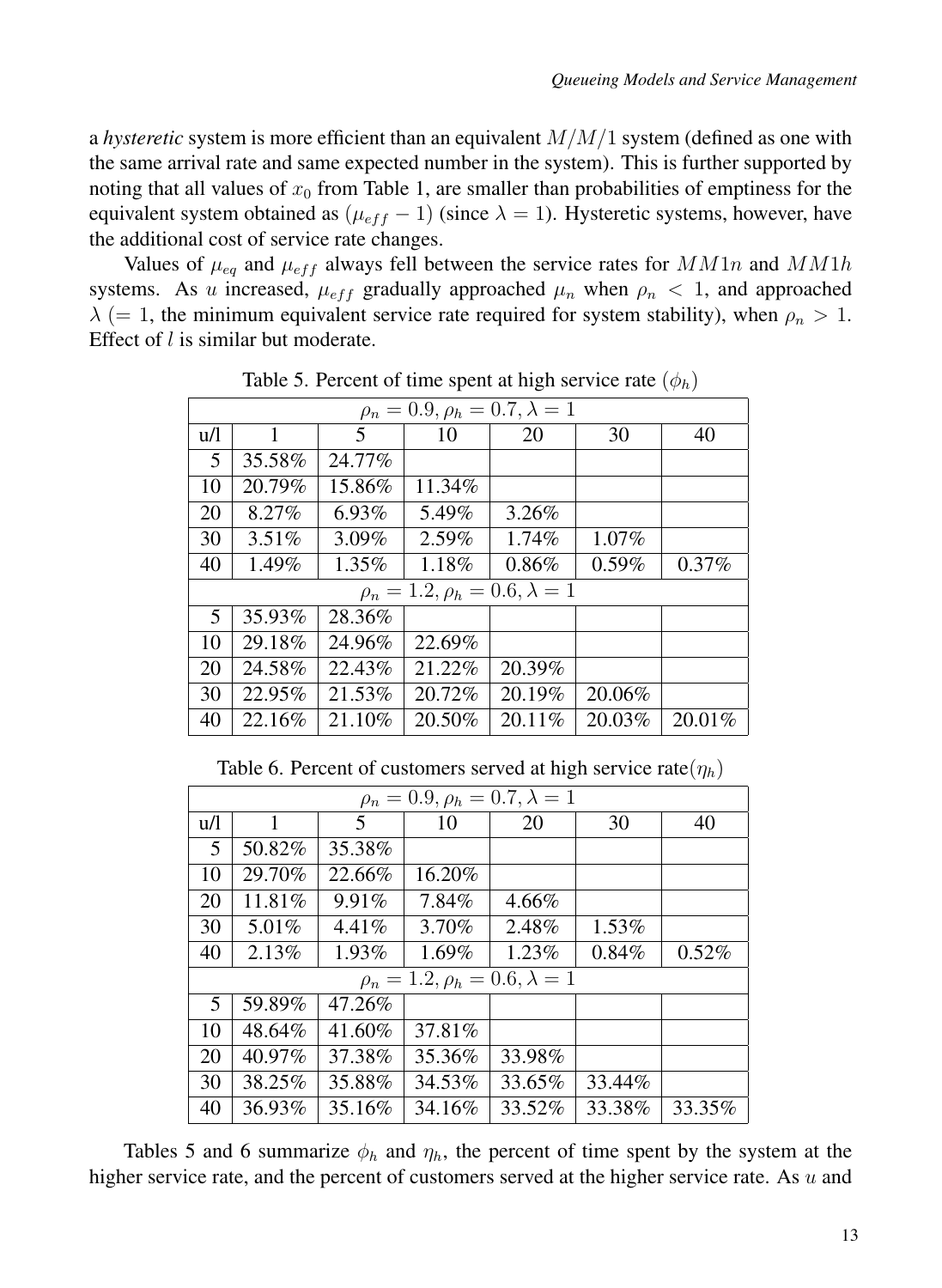l increased,  $\phi_h$  and  $\eta_h$  decreased, with the effect of u being more pronounced than l.  $\eta_h$  is always higher than  $\phi_h$  because more customers are served per unit time at the higher service rate.

| $\rho_n = 0.9, \rho_h = 0.7, \lambda = 1$ |         |         |                                           |         |         |         |  |  |  |  |
|-------------------------------------------|---------|---------|-------------------------------------------|---------|---------|---------|--|--|--|--|
| u/l                                       | 1       | 5       | 10                                        | 20      | 30      | 40      |  |  |  |  |
| 5                                         | 25.35   | 14.18   |                                           |         |         |         |  |  |  |  |
| 10                                        | 97.80   | 86.62   | 36.49                                     |         |         |         |  |  |  |  |
| 20                                        | 543.53  | 532.35  | 482.22                                    | 138.28  |         |         |  |  |  |  |
| 30                                        | 1990.00 | 1978.80 | 1928.70                                   | 1584.70 | 430.21  |         |  |  |  |  |
| 40                                        | 6306.50 | 6295.30 | 6245.20                                   | 5901.30 | 4746.70 | 1267.40 |  |  |  |  |
|                                           |         |         | $\rho_n = 1.2, \rho_h = 0.6, \lambda = 1$ |         |         |         |  |  |  |  |
| 5                                         | 16.05   | 7.58    |                                           |         |         |         |  |  |  |  |
| 10                                        | 40.04   | 31.57   | 10.22                                     |         |         |         |  |  |  |  |
| 20                                        | 96.65   | 88.18   | 66.84                                     | 11.71   |         |         |  |  |  |  |
| 30                                        | 156.11  | 147.64  | 126.29                                    | 71.17   | 11.95   |         |  |  |  |  |
| 40                                        | 216.02  | 207.55  | 186.20                                    | 131.08  | 71.87   | 11.99   |  |  |  |  |

Table 7. Mean value of  $t_n$   $(E(t_n))$ 

Table 8. Mean value of  $t_h$   $(E(t_h))$ 

|     | $\rho_n = 0.9, \rho_h = 0.7, \lambda = 1$ |       |                                           |       |       |      |  |  |  |  |  |
|-----|-------------------------------------------|-------|-------------------------------------------|-------|-------|------|--|--|--|--|--|
| u/l | 1                                         | 5     | 10                                        | 20    | 30    | 40   |  |  |  |  |  |
| 5   | 14.00                                     | 4.67  |                                           |       |       |      |  |  |  |  |  |
| 10  | 25.67                                     | 16.33 | 4.67                                      |       |       |      |  |  |  |  |  |
| 20  | 49.00                                     | 39.67 | 28.00                                     | 4.67  |       |      |  |  |  |  |  |
| 30  | 72.33                                     | 63.00 | 51.33                                     | 28.00 | 4.67  |      |  |  |  |  |  |
| 40  | 95.67                                     | 86.33 | 74.67                                     | 51.33 | 28.00 | 4.67 |  |  |  |  |  |
|     |                                           |       | $\rho_n = 1.2, \rho_h = 0.6, \lambda = 1$ |       |       |      |  |  |  |  |  |
| 5   | 9.00                                      | 3.00  |                                           |       |       |      |  |  |  |  |  |
| 10  | 16.50                                     | 10.50 | 3.00                                      |       |       |      |  |  |  |  |  |
| 20  | 31.50                                     | 25.50 | 18.00                                     | 3.00  |       |      |  |  |  |  |  |
| 30  | 46.50                                     | 40.50 | 33.00                                     | 18.00 | 3.00  |      |  |  |  |  |  |
| 40  | 61.50                                     | 55.50 | 48.00                                     | 33.00 | 18.00 | 3.00 |  |  |  |  |  |

Tables 7 and 8 summarize the values of  $E(t_n)$  and  $E(t_h)$ . Increasing u results in fewer increases in service rate so that the server spends more time at the normal service rate, giving larger  $E(t_n)$ .  $E(t_h)$  clearly increases with increasing  $(u - l)$  (i.e., decreasing l for a given value of u). It follows that increasing u for a given l will result in increases in both  $E(t_n)$ and  $E(t_h)$ .

When  $\rho_n < 1$ , the server enters the higher rate less frequently and spends relatively more time at the normal service rate compared to when  $\rho_n > 1$ . For example, when u=20 and l=10, the ratio of  $E(t_n)$  to  $E(t_h)$  was 17.22 when  $\rho_n = 0.9$ ,  $\rho_h = 0.7$ . The same ratio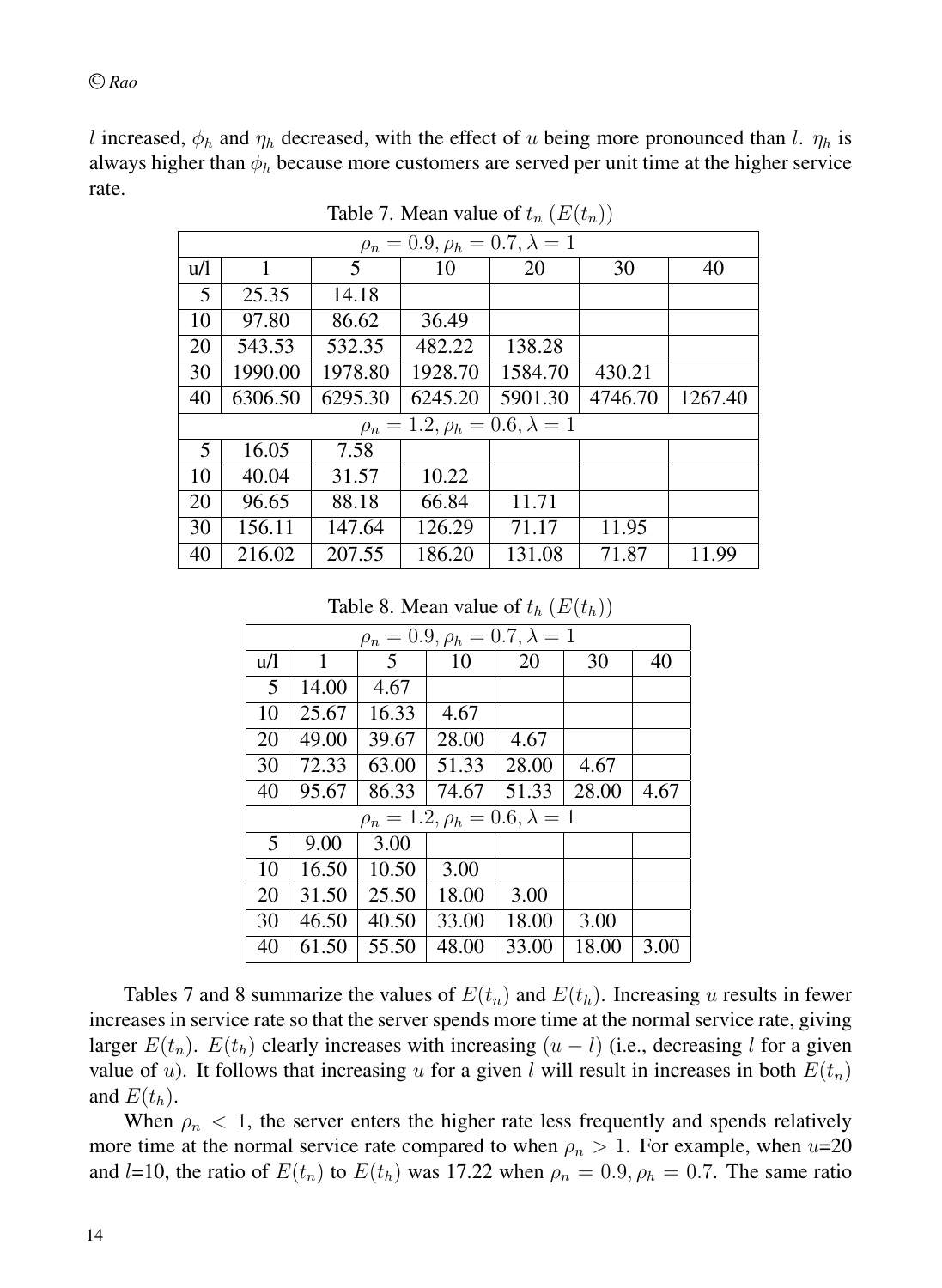was 3.71 when  $\rho_n = 1.2$ ,  $\rho_h = 0.6$ . These results can be explained by considering  $t_{nx}$ , the time taken by the system, when operating at normal service rate, to visit any state  $(r + 1)$ for the first time, starting from the state r. Since  $t_n$  starts with  $(l-1)$  in the system and ends with  $(u + 1)$  in the system,  $t_n$  is the sum of  $(u - l + 2)$  independent intervals of  $t_{nx}$ . When  $\rho_n$  < 1, there will be a drift towards smaller number in the system so that the interval  $t_{nx}$ , and correspondingly  $t_n$ , can be very large. When  $\rho_n > 1$ , the drift will be towards larger levels, so that the interval  $t_{nx}$ , and correspondingly  $t_n$ , will be relatively small. In both cases,  $t<sub>h</sub>$  depends very strongly on the value of  $(u - l)$ .



Figure 5. Distribution of Number in System ( $\rho_n$ =0.9,  $\rho_h$ =0.7, u=10)



Figure 6. Distribution of Number in System ( $\rho_n$ =0.9,  $\rho_h$ =0.7, u=20)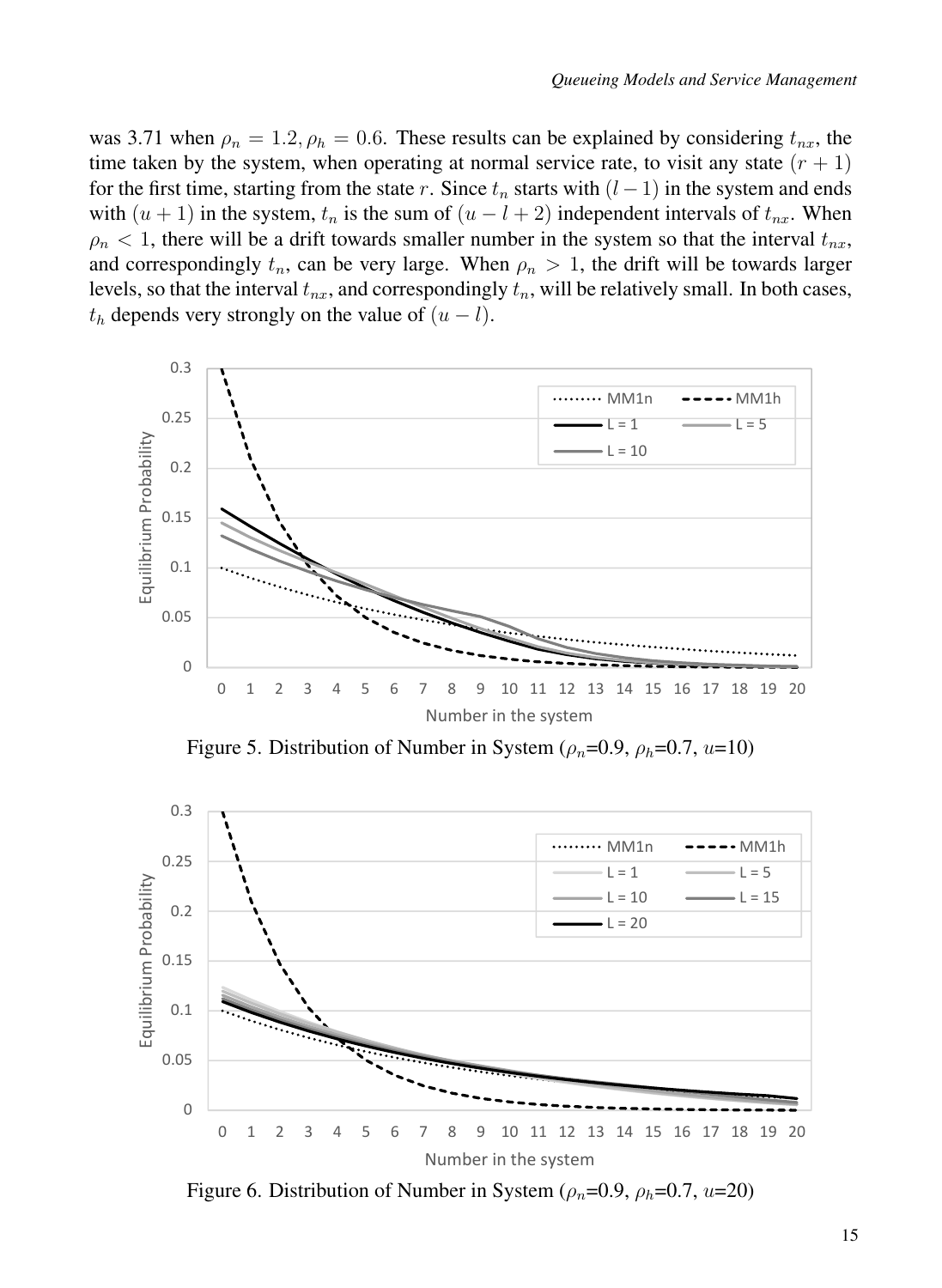

Figure 7. Distribution of Number in System ( $\rho_n$ =1.2,  $\rho_h$ =0.6, u=10)



Figure 8. Distribution of Number in System ( $\rho_n=1.2$ ,  $\rho_h=0.6$ ,  $u=20$ )

Figures 5 to 8 display the distributions of number in the system. These distributions are dramatically different for  $\rho_n < 1$  and  $\rho_n > 1$ . For systems with  $\rho_n < 1$  (Figures 5 and 6), they are close to a geometric distribution, with  $MM1n$  and  $MM1h$  systems serving as the upper and lower bounds. For systems with  $\rho_n > 1$  (Figures 7 and 8), the probability distributions have a distinct mode and the distributions got *"peekier"* (positive and increasing kurtosis) as l is increased (for a given  $u$ ), with the mode occurring near l.

Figures 9 to 12 present the sojourn time density functions for the same set of parameter values as in Figures 5 to 8. For systems with  $\rho_n < 1$  (Figures 9 and 10), sojourn time density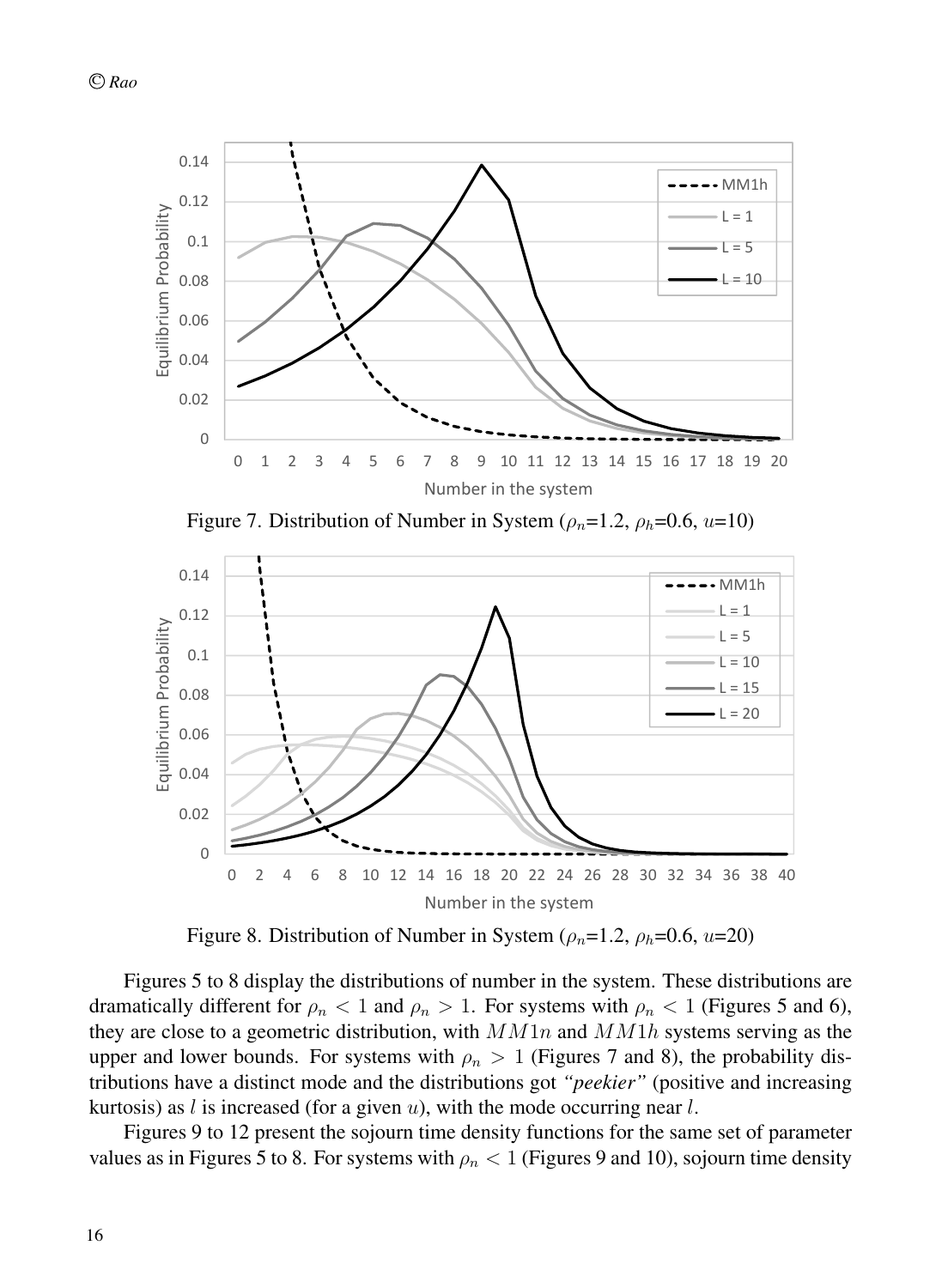

Figure 10. Sojourn Time Density ( $\rho_n$ =0.9,  $\rho_h$ =0.7, u=20)

functions are similar in shape to an exponential density function, falling between the sojourn times for  $M/M/1n$  and  $M/M/1h$  queues. The effect of l is relatively small and got less pronounced as u increased. For systems with  $\rho_n > 1$  (Figures 11 and 12), as l increased (for a given u), the probability mass shifted to lower values of sojourn time. For most parameter values, the density functions appeared similar to a normal distribution.

Tables 9 and 10 summarize  $s(N)$  and  $s(S)$ , the standard deviations of N and S. They also include the standard deviations of number in the system  $(=\frac{\sqrt{\rho}}{(1-\rho)})$  and sojourn time (=  $E(S)$  because  $\lambda = 1$ ) for  $MM1n$  and  $MM1h$  systems.  $s(N)$  and  $s(S)$  are always less than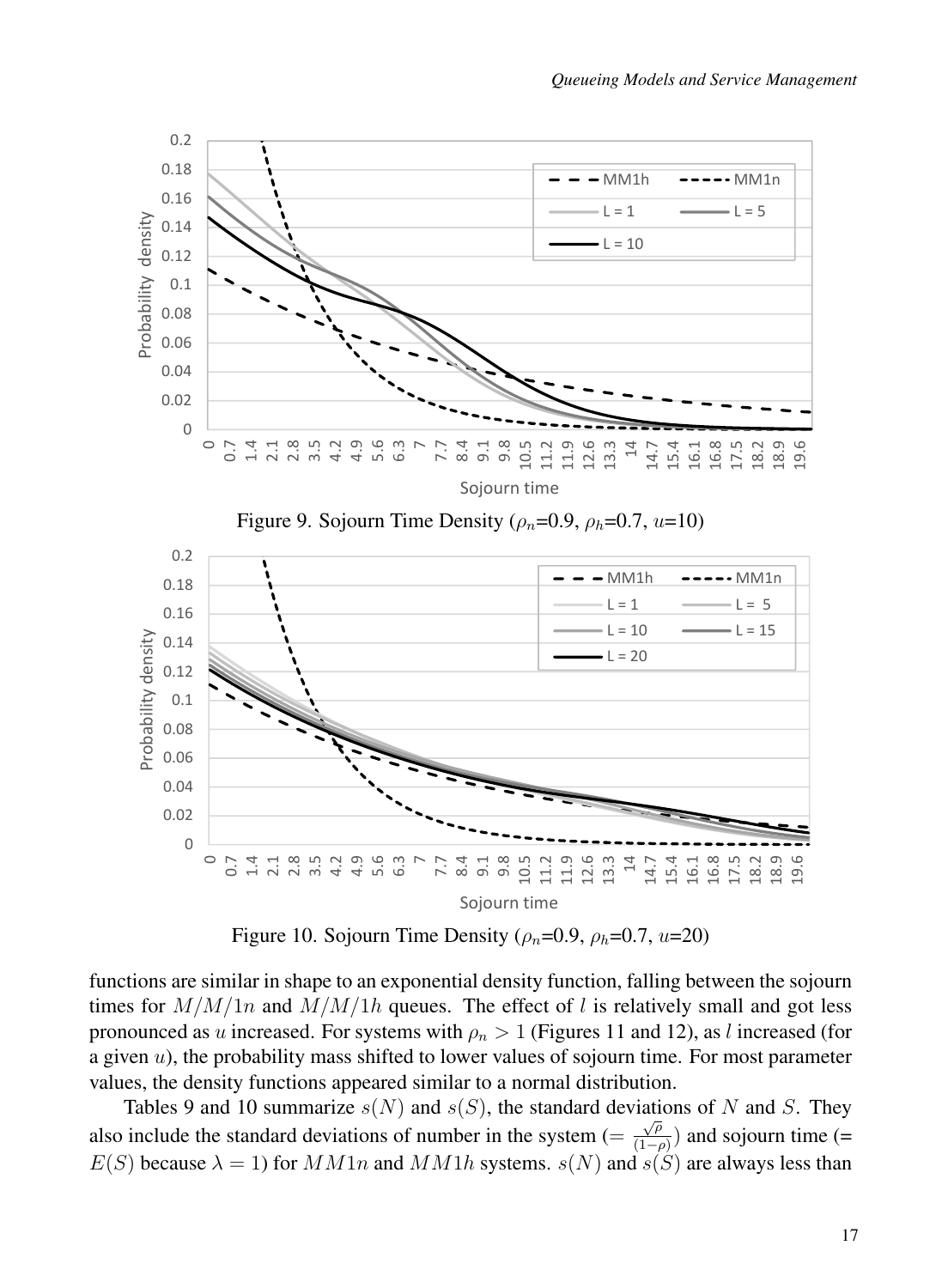

Figure 11. Sojourn Time Density ( $\rho_n=1.2$ ,  $\rho_h=0.6$ ,  $u=10$ )



Figure 12. Sojourn Time Density ( $\rho_n=1.2$ ,  $\rho_h=0.6$ ,  $u=20$ )

the corresponding values for  $E(N)$  (= $E(S)$ ) in Table 2, indicating that  $CV(N)$  and  $CV(S)$ are always less than 1.  $s(N)$  and  $s(S)$  increased with increasing u and l. Together, Tables 2, 9 and 10 indicate that the overall behavior of the *hysteretic* system is less variable than both  $M M1n$  and  $M M1h$  system due to the moderating effect of the service rate changes.  $s(S)$  is always smaller than  $s(N)$  because when the server is operating at higher service rate, customers are served at a faster rate resulting sojourn time being less variable than the number in the system.

Finally, Figures 13, 14 and 15 display the probability sub-vectors x and y on the same graph for comparison. In these figures, for  $i < l$  and  $i > u$ , the total probability of i in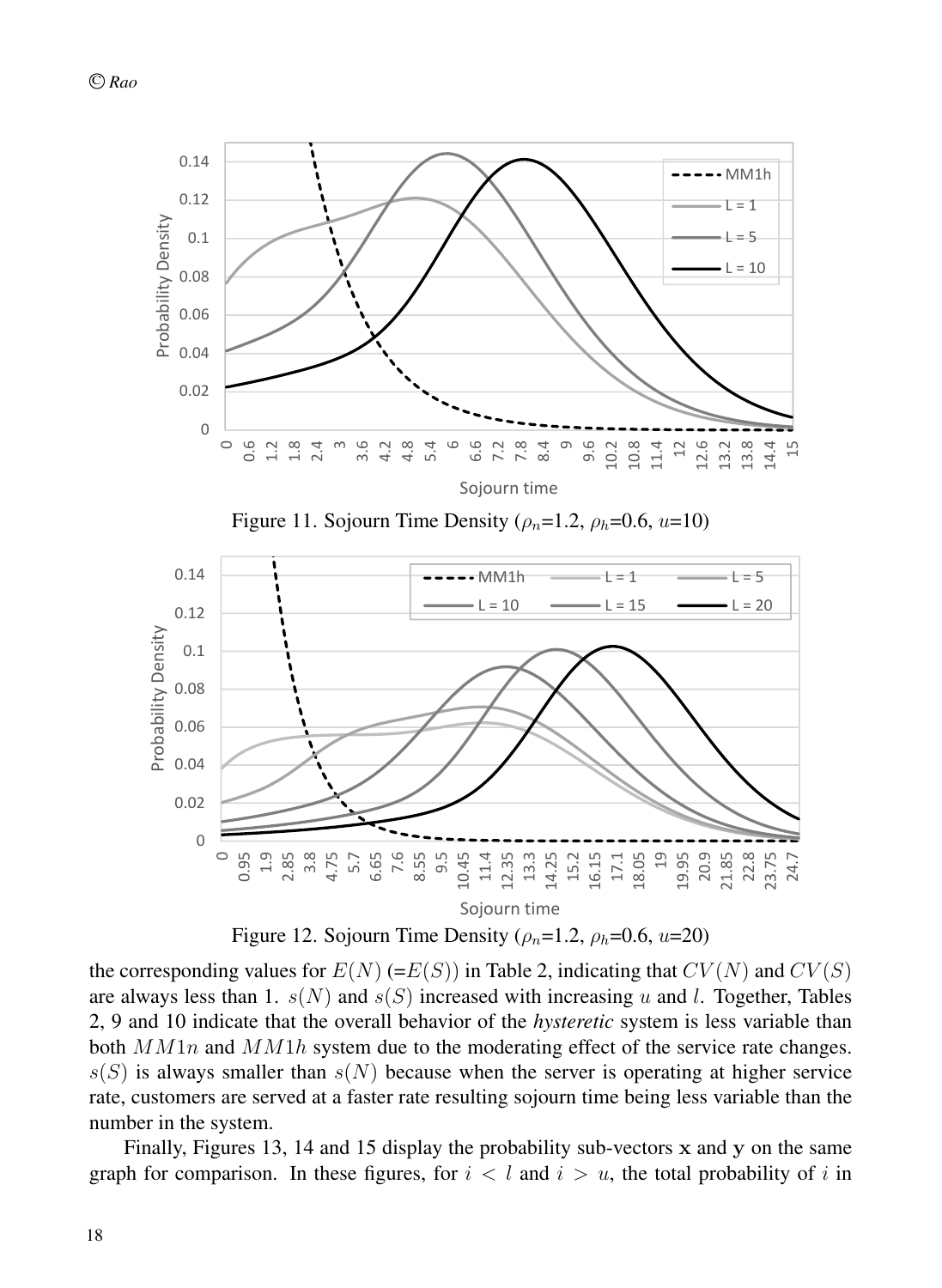#### *Queueing Models and Service Management*

|             |        |                                                               |        |       |           | $\rho_n = 0.9, \rho_h = 0.7, \lambda = 1$ $(s(N_n) = 9.487, s(N_h) = 2.789)$ |
|-------------|--------|---------------------------------------------------------------|--------|-------|-----------|------------------------------------------------------------------------------|
| u/l         | 1      | 5                                                             | 10     | 20    | 30        | 40                                                                           |
| $5^{\circ}$ | 3.063  | 3.190                                                         |        |       |           |                                                                              |
| 10          | 3.700  | 3.785                                                         | 4.094  |       |           |                                                                              |
| 20          | 5.251  | 5.281                                                         | 5.406  | 6.007 |           |                                                                              |
| 30          | 6.644  | 6.656                                                         | 6.705  | 6.978 | 7.462     |                                                                              |
| 40          | 7.711  | 7.715                                                         | 7.735  | 7.849 | 8.080     | 8.395                                                                        |
|             |        | $\rho_n = 1.2, \rho_h = 0.6, \lambda = 1$ (s(N <sub>h</sub> ) |        |       | $= 1.936$ |                                                                              |
| 5           | 2.489  | 2.577                                                         |        |       |           |                                                                              |
| 10          | 3.517  | 3.428                                                         | 3.549  |       |           |                                                                              |
| 20          | 5.975  | 5.698                                                         | 5.288  | 4.945 |           |                                                                              |
| 30          | 8.617  | 8.252                                                         | 7.590  | 6.240 | 5.552     |                                                                              |
| 40          | 11.344 | 10.929                                                        | 10.135 | 8.274 | 6.606     | 5.755                                                                        |

Table 9. Standard Deviation of N  $(s(N))$ 

Table 10. Standard deviation of S  $(s(S))$ 

|     | $\rho_n = 0.9, \rho_h = 0.7, \lambda = 1$ $(s(S_n) = 9.0, s(S_h) = 2.33)$ |                                                               |       |       |         |       |  |  |  |  |  |  |
|-----|---------------------------------------------------------------------------|---------------------------------------------------------------|-------|-------|---------|-------|--|--|--|--|--|--|
| u/l |                                                                           | 5                                                             | 10    | 20    | 30      | 40    |  |  |  |  |  |  |
| 5   | 2.543                                                                     | 2.672                                                         |       |       |         |       |  |  |  |  |  |  |
| 10  | 3.149                                                                     | 3.225                                                         | 3.560 |       |         |       |  |  |  |  |  |  |
| 20  | 4.696                                                                     | 4.721                                                         | 4.846 | 5.480 |         |       |  |  |  |  |  |  |
| 30  | 6.104                                                                     | 6.114                                                         | 6.161 | 6.443 | 6.948   |       |  |  |  |  |  |  |
| 40  | 7.186                                                                     | 7.190                                                         | 7.209 | 7.324 | 7.565   | 7.891 |  |  |  |  |  |  |
|     |                                                                           | $\rho_n = 1.2, \rho_h = 0.6, \lambda = 1$ (s(S <sub>h</sub> ) |       |       | $= 1.5$ |       |  |  |  |  |  |  |
| 5   | 1.951                                                                     | 2.095                                                         |       |       |         |       |  |  |  |  |  |  |
| 10  | 2.962                                                                     | 2.851                                                         | 3.110 |       |         |       |  |  |  |  |  |  |
| 20  | 5.432                                                                     | 5.095                                                         | 4.674 | 4.641 |         |       |  |  |  |  |  |  |
| 30  | 8.094                                                                     | 7.680                                                         | 6.949 | 5.786 | 5.469   |       |  |  |  |  |  |  |
| 40  | 10.842                                                                    | 10.387                                                        | 9.526 | 7.636 | 6.459   | 5.989 |  |  |  |  |  |  |

the system is the same as the individual probabilities in vectors x or y. For  $l \le i \le u$ , the total probability is the sum of the corresponding probabilities from x and y. These graphs provide a sense of the relative values of probabilities of the server being in normal or higher service rate when the number in the system is between l and u for systems with  $\rho_n < 1$  and  $\rho_n > 1$ .

In summary, the upper control limit  $u$  has the more dominant effect on the system characteristics than the lower control limit l. The difference  $(u - l)$  has a strong impact on the frequency of service rate changes, and the mean and variance of the times spent at the two service levels. For systems with  $\rho_n < 1$ , the sojourn time density functions appear to be closer in shape to an exponential density function and for systems with  $\rho_n > 1$ , the sojourn time density functions appear to be closer in shape to a normal density function. Many observations are consistent with intuitive expectations, and the tools developed in this paper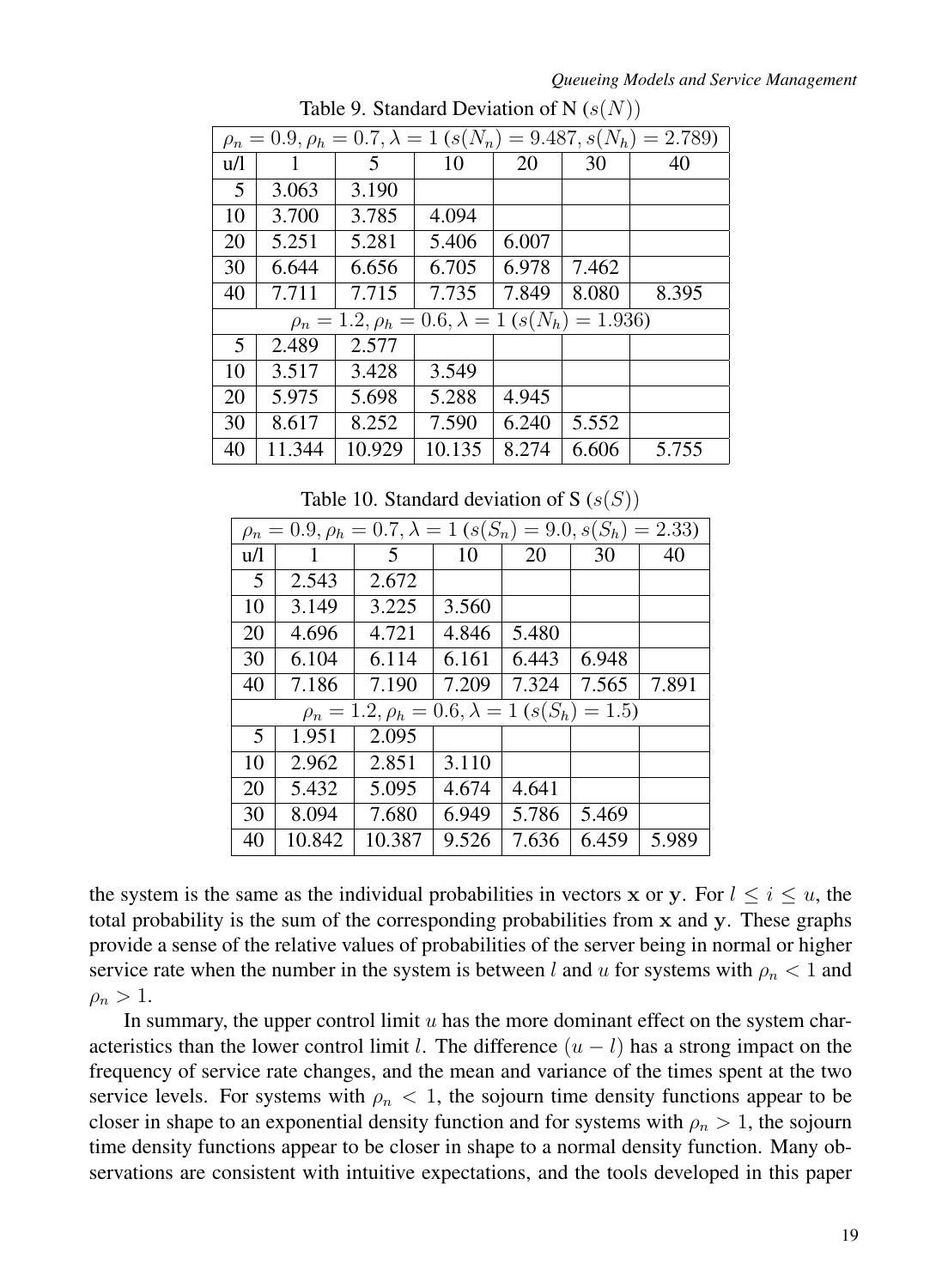

Figure 13. Distribution of Number in System ( $\rho_n=1.2$ ,  $\rho_h=0.6$ ,  $u=25$ ,  $l=10$ )



Figure 14. Distribution of Number in System ( $\rho_n=1.2$ ,  $\rho_h=0.6$ ,  $u=25$ ,  $l=20$ )

provide the means of quantifying the intuitive expectations. Some observations, especially those dealing with the sojourn time density functions present new insights into the system behavior.

## 6. Concluding Remarks

Let the costs per unit time of operating the server at the normal and higher service rates be given by  $c_n$  and  $c_h$  respectively. Let the fixed cost of increasing [decreasing] the service rate be denoted by  $c_i$  [ $c_d$ ]. Let  $c_s$  denote the cost per unit time, associated with the time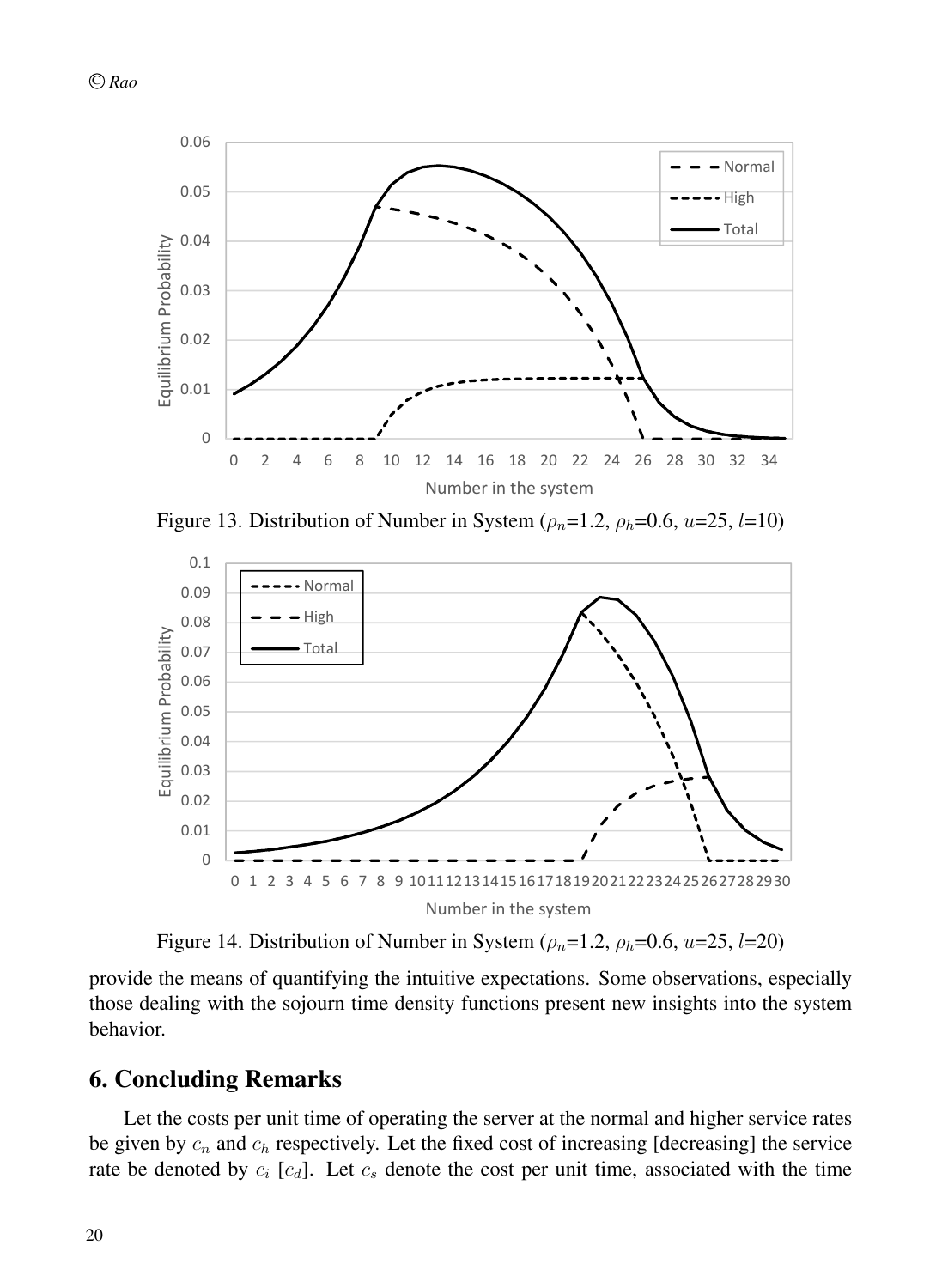

Figure 15. Distribution of Number in System ( $\rho_n=0.9$ ,  $\rho_h=0.7$ ,  $u=15$ ,  $l=10$ )

spent by a customer in the system.  $C_1$ ,  $C_2$ , and  $C_3$ , the expected costs per unit time of (i) operating the server, (ii) service rate changes, and (iii) waiting customers under equilibrium condition are given by,

$$
C_1 = \left[\sum_{i=0}^{u} x_i\right] c_n + \left[\sum_{i=l}^{\infty} y_i\right] c_h,
$$
  
\n
$$
C_2 = \left[\lambda x_u c_i + y_{u+1} c_d\right],
$$
  
\n
$$
C_3 = \left[E(N)\right] c_s.
$$

The algorithms developed in this paper can be used interactively to perform an efficient search for the optimal combination of trigger points for given values of  $\rho_n$  and  $\rho_h$ . One can start with a reasonable set of values for  $l$  and  $u$  and fine tune them until the desired performance measure is optimized. Strategies for the search algorithms can be based on the heuristic understanding of system behavior discussed in Section 5 and any other available information about the system behavior. Such a search procedure permits the analyst to incorporate intuitive understanding of the system behavior into the search process and will likely lead to the optimal solution with reduced effort.

As studied in Neuts and Rao [7], systems with finite waiting space presents interesting questions. In such systems,  $C_1$ ,  $C_2$ , and  $C_3$ , defined above must be balanced with the cost of lost customers when the waiting space is full. The methodology presented in this paper can be used as is to study such systems by simply replacing the truncation level  $n$  discussed in Section 4, by the size of the waiting space. The proposed algorithmic methods can also be readily adopted to systems with k-level hysteretic control.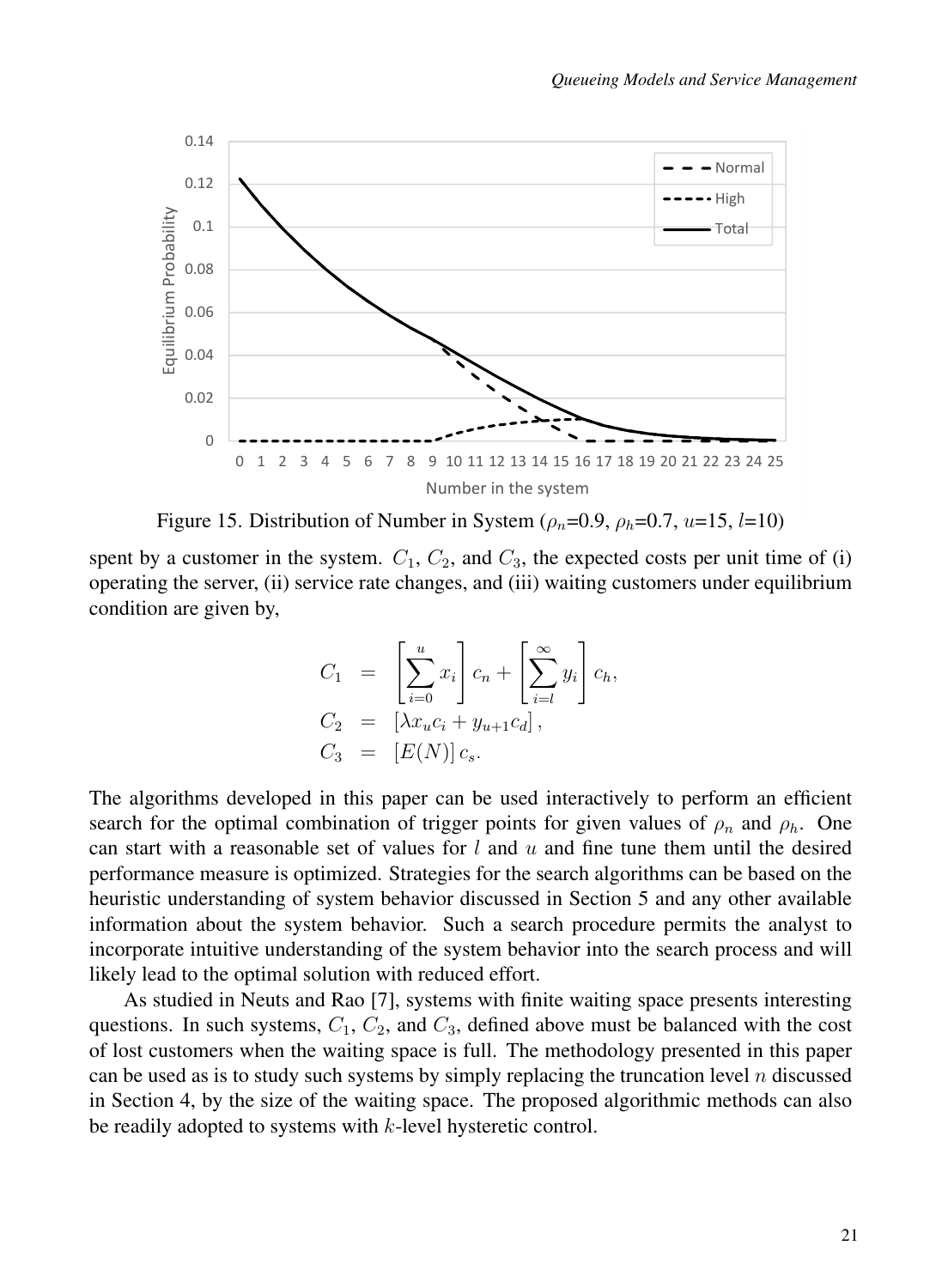# References

- [1] Crabill, T. B., Gross, D. & Magazine, M. J. (1977). A classified bibliography of research on optimal design and control of queues, *Operations Research*, 25, 219-232.
- [2] Federgruen, A. & Tijms, H. C. (1980). Computation of the stationary distribution of the queue size in an M/G/1 queueing system with variable service rate, *Journal of Applied Probability*, 17, 515-522.
- [3] Gebhard, R. F. (1967). A queueing process with bilevel hysteretic service-rate control, *Naval Research logistics Quarterly*, 14, 55-67.
- [4] Kulkarni, V. G. (2011). Modeling and Analysis of Stochastic Systems, 2nd Edition, Springer, New York, New York, USA.
- [5] Matthews, D. E. (1975). *Controlling Single Server Queues*, Ph. D. Thesis, University of London.
- [6] Neuts, M. F. (1981). *Matrix-Geometric Solutions in Stochastic Models: An Algorithmic Approach*, Johns Hopkins University Press, Baltimore, MD.
- [7] Neuts, M. F. & Rao, B.M. (1992). On the Design of a Finite Capacity Queue With Phase Type Service Times and Hysteretic Control, *European Journal of Operations Research*, 62, 221-240.
- [8] Sias, M., Noble, G. & Singh, P. (2017). Operations Research at Kroger, ORMS Today, December 2017.
- [9] Latouche, G., & Ramaswami, V. (1999). *Introduction to Matrix Analytic Methods in Stochastic Modeling*, ASA-SIAM Series on Statistics and Applied Mathematics.
- [10] Tijms, H. C. (1976). Optimal control of the workload in an  $M/G/1$  queueing system with removable server, *Mathematische Operationsforschung und Statistik*, 7, 933-944.
- [11] Yadin, M. & Naor, P. (1967). On queueing systems with variable service capacities, *Naval Research logistics Quarterly*, 14, 43-53.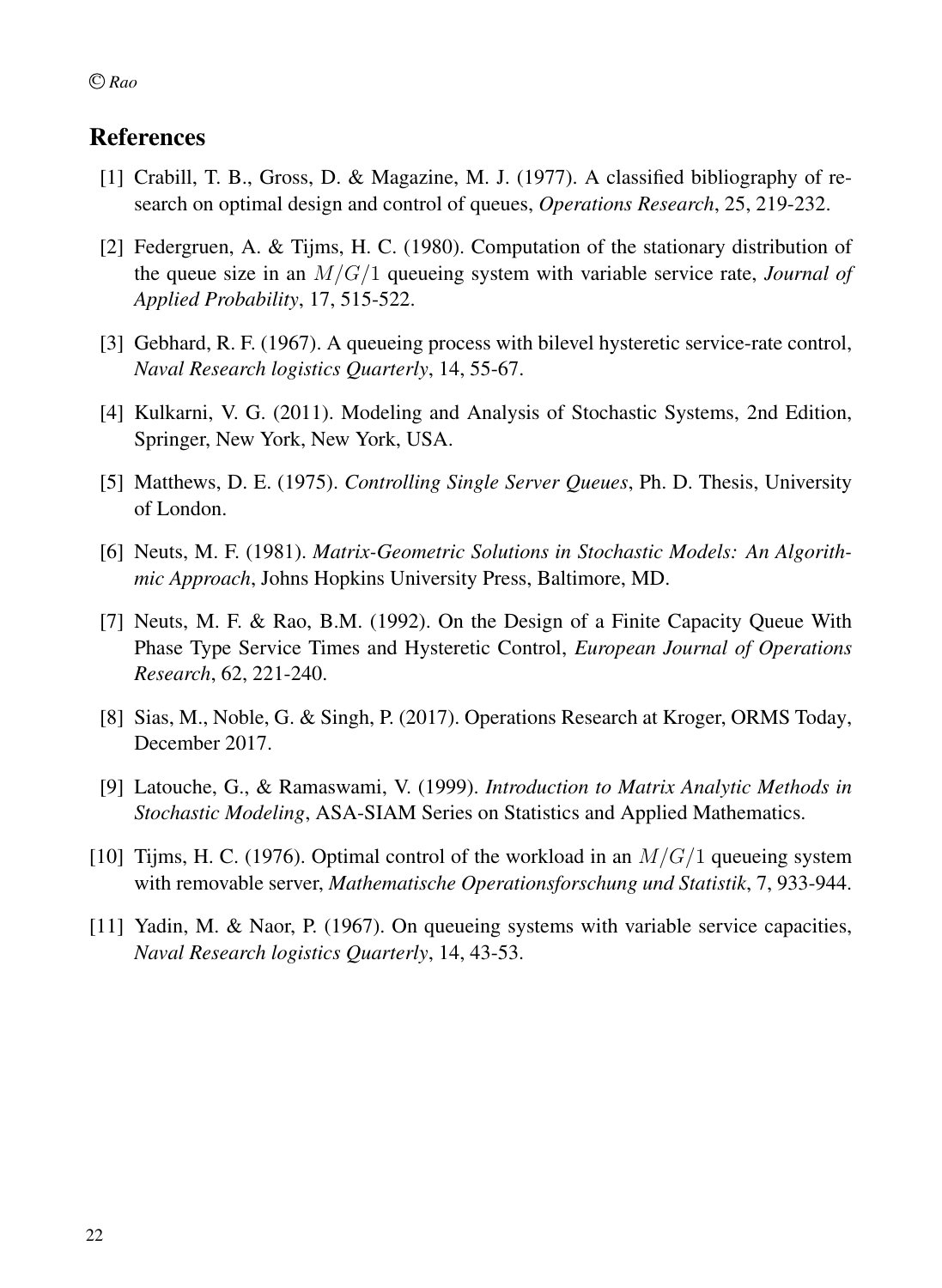# Appendix Phase Type Probability Distributions

A probability distribution is said to be of *phase type* or *PH*, if it can be described as the probability distribution of the time until absorption in a finite Markov chain [6]. Consider an  $m + 1$  state continuous time Markov chain with infinitesimal generator

$$
Q = \left[ \begin{array}{cc} T & \mathbf{t} \\ \mathbf{0} & 0 \end{array} \right],
$$

and initial probability row vector  $(\alpha, \alpha_{m+1})$  where,  $t = -Te$  and e is a column vector of 1s. If T is non-singular, eventual absorption into the state  $(m + 1)$  from any initial state is certain.  $\alpha_{m+1}$  represents the probability that absorption occurs instantaneously at the start, and represents an impulse function at  $t = 0$ . PH distributions are generalizations of the Erlang and hyperexponential distributions and remain analytically and computationally tractable under a variety of operations in the analysis of stochastic models. They have been used successfully in developing efficient and computationally stable algorithms for system characteristics for a wide variety of queueing models [6]. We refer the reader to Neuts [7] for a complete discussion of the properties of *PH* distributions.

Let X be the random variable denoting the time till absorption in  $Q$ . X is said to have a *phase type* distribution with representation  $(\alpha, T)$ . The probability distribution and density functions are given by,

$$
F(x) = 1 - \alpha e^{Tx} e, \quad x > 0,
$$
  

$$
f(x) = \alpha e^{Tx} t, \quad x > 0.
$$

The first two moments of  $X$  are given by,

$$
E(X) = -\alpha T^{-1} \mathbf{e},
$$
  
 
$$
Var(X) = 2\alpha T^{-2} \mathbf{e} - (\alpha T^{-1} \mathbf{e})^2.
$$

#### *Computation of the moments*

When the number of phases is large, matrix inversion in implementing the above equations may be avoided by recognizing that one only needs the vectors  $T^{-1}$  e and  $T^{-2}$  e. Rewriting  $E(X)$  and  $Var(X)$  as

$$
E(X) = -\alpha T^{-1} \mathbf{e} = \alpha \phi,
$$
  
 
$$
Var(X) = 2\alpha T^{-2} \mathbf{e} - (E(X))^2 = 2\alpha \omega - (E(X))^2
$$

 $\phi$ (= -T<sup>-1</sup> e) and  $\omega$ (= -T<sup>-2</sup> e) can be evaluated by solving the following two systems of equations sequentially.

$$
T \phi = -\mathbf{e},
$$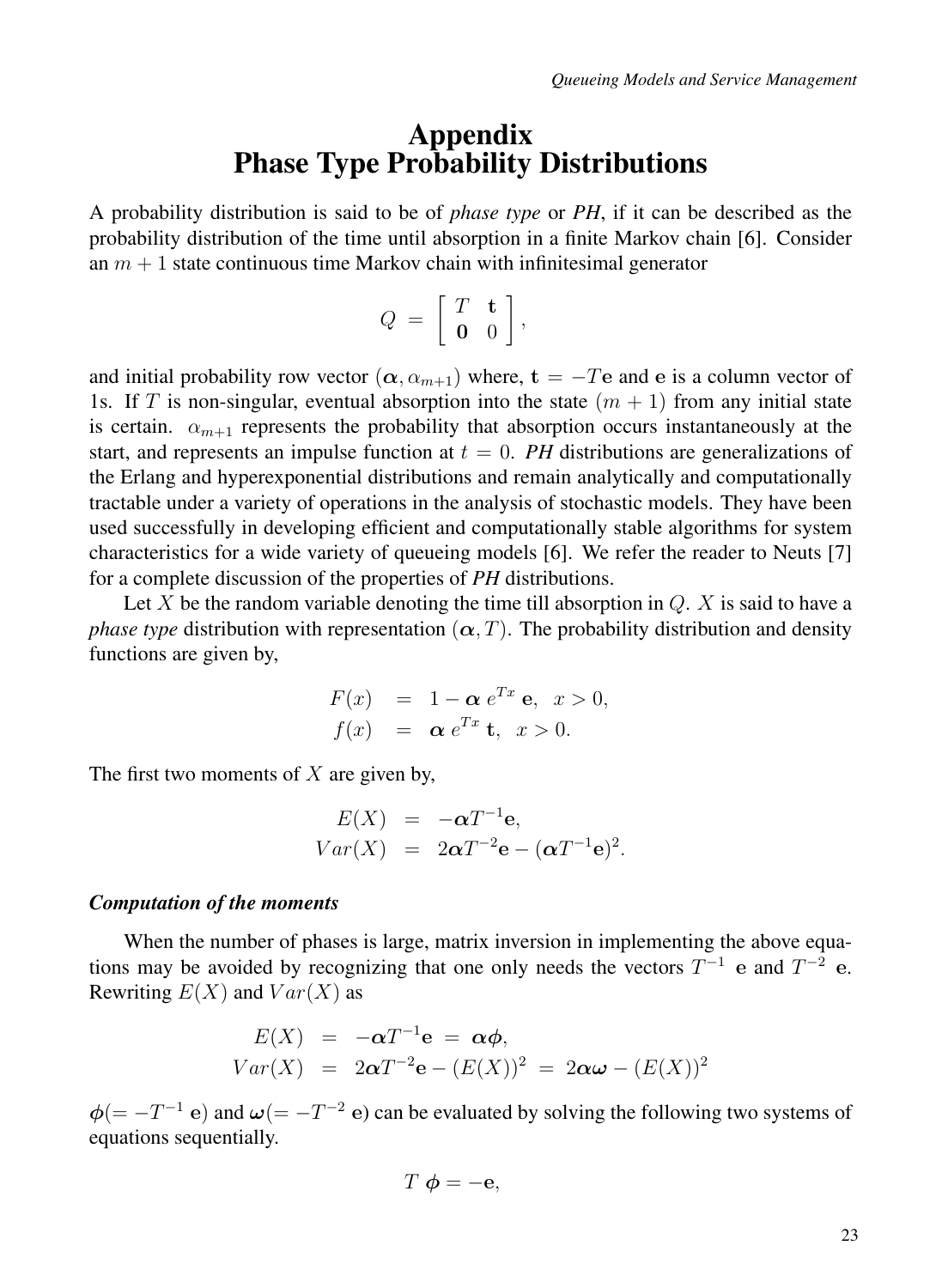$$
T\omega=-\phi.
$$

In many cases, matrix T is very sparse, making it highly suitable to use an iterative approach. The basic principle calls for the infinitesimal generator T to be split as  $T =$  $T_1 - T_2$  where  $T_1$  is a non-singular matrix. The equation  $T\phi = e$  can then be rewritten as  $T_1\phi = T_2\phi + e$  which suggests the iterative scheme given by,

$$
T_1\boldsymbol{\phi}(t+1)=T_2\boldsymbol{\phi}(t)+\mathbf{e} ,
$$

where  $\phi(t)$  is the estimate of  $\phi$  obtained at iteration t. Under fairly general conditions, convergence to the correct value of  $\phi$  is guaranteed. Many schemes are described in the literature for the choice of  $T_1$  and  $T_2$  and perhaps the simplest of them is the point Gauss-Seidel scheme, in which  $T_2 = T_{ut} + T_{lt}$  and  $T_1 = -T_d$ , where  $T_d$ ,  $T_{ut}$  and  $T_{lt}$  are the diagonal, strictly upper triangular and strictly lower triangular portions of T. Higher moments can be computed sequentially by solving additional systems of equations.

#### *Computation of the density function*

Computing the density or distribution functions require the evaluation of  $e^{Tx}$ . The presence of negative diagonal elements in T makes the direct computation of  $e^{Tx}$  numerically hazardous and is not recommended. For computational stability and error control, the recommended method is *uniformization* [9], where computations are performed in terms of a corresponding discrete time Markov chain, embedded in a Poisson process with rate  $\tau$  equal to the absolute value of the most negative diagonal element in  $T$  [9].

Let K denote a substochastic matrix defined as follows.

$$
K = \frac{1}{\tau}Q + I = \left[\begin{array}{cc} P & \mathbf{p} \\ \mathbf{0} & 1 \end{array}\right].
$$

We then have,

$$
e^{Tx} = \sum_{k=0}^{\infty} e^{-\tau x} \frac{(\tau x)^k}{k!} P^k.
$$

The distribution and density functions can be expressed as,

$$
F(x) = 1 - \alpha e^{Tx} \mathbf{e} = 1 - \alpha \sum_{k=0}^{\infty} e^{-\tau x} \frac{(\tau x)^k}{k!} P^k \mathbf{e}, \quad x > 0,
$$
  

$$
f(x) = \alpha e^{Tx} \mathbf{t} = \alpha \sum_{k=0}^{\infty} e^{-\tau x} \frac{(\tau x)^k}{k!} P^k \mathbf{t}, \quad x > 0.
$$

These equations can be expressed as follows for efficient algorithmic implementation.

$$
F_s(x) = 1 - e^{-\tau x} \left[ \sum_{k=0}^{\infty} \psi(k) \mathbf{e} \right],
$$